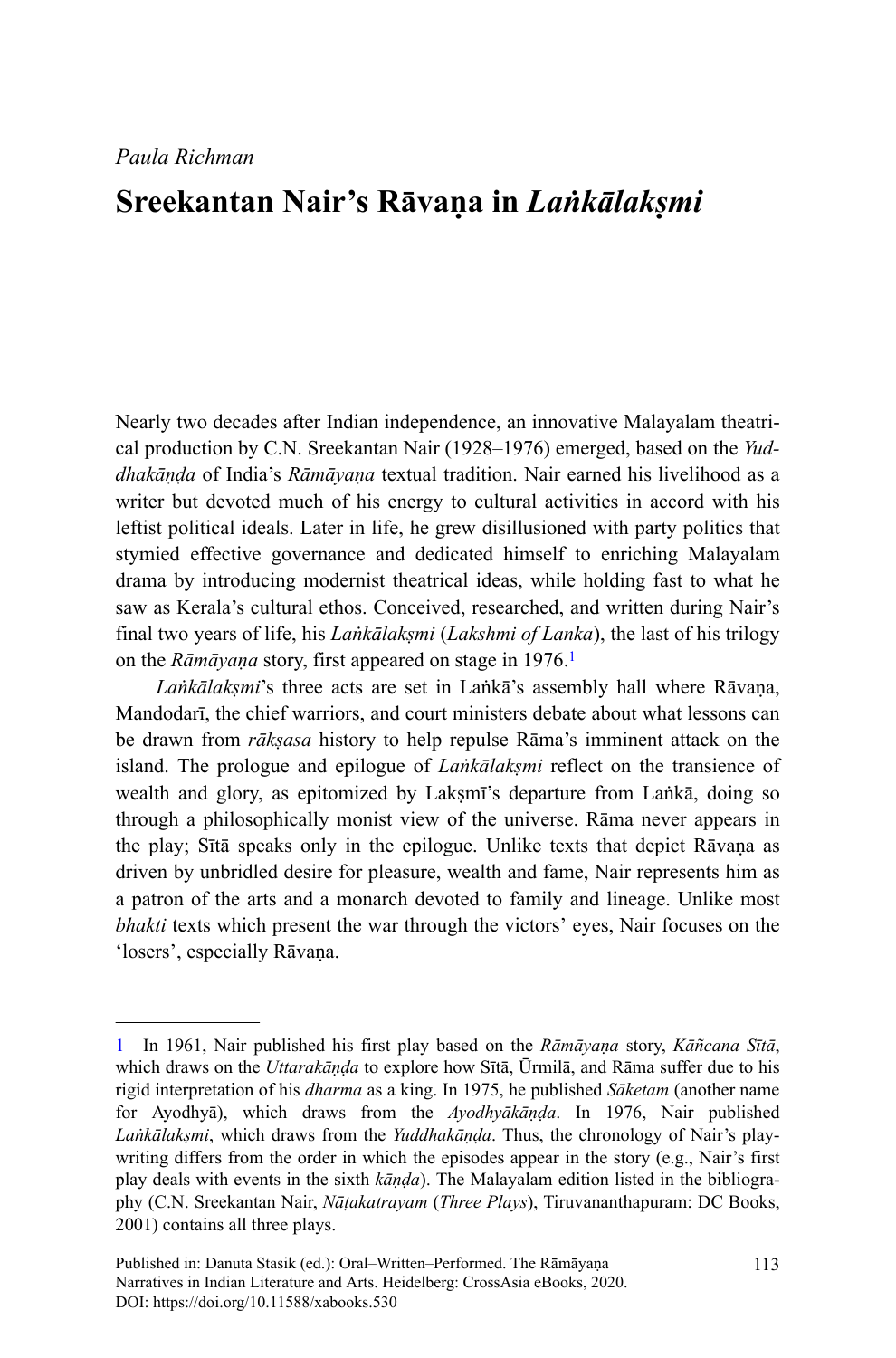# **1. From Politics to Organic Theatre**

Even during his college days, Nair played a leadership role in local politics, in 1947 as secretary of All Travancore Students Congress and in 1948 as Vice-President of All India Students Congress. After graduation, he worked as a writer in various venues, editing weeklies, serving as chief editor of *Kerala Bhushanam*'s daily edition, and publishing well-regarded Malayalam poetry. Later he worked as a District Information Officer for Kerala state. Toward the end of his life, he also started his own press. During much of this time, he was actively engaged with leftist politics aimed at enhancing social and economic equality in Kerala. Yet the many ideological disagreements and rivalries among leftist groups eventually left him discouraged about achieving the kind of change that he saw as necessary to reform society.

In 1960, Nair withdrew from politics and channeled his energies into building a Malayalam 'Little Theatre' movement. He organized one of the first Malayalam drama festivals, started a group titled Nava Rangam (New Theatre) for play-reading sessions, wrote scripts, and arranged theatre workshops. The main target of his criticism was Malayalam popular theatre of his day, much of which he saw as indebted to Victorian staging notions, filled with melodramatic plots, overly commercial in its inspiration, and lacking in engagement with contemporary life in Kerala.<sup>2</sup> The solution to these flaws, he argued, lay in what he called *tanatu* (indigenous, organic, or rooted) *nāṭaka vedi* (theatre).<sup>3</sup> K.S. Narayana Pillai, a scholar of Malayalam literature, voices scholarly consensus in

<sup>2</sup> Nair articulated the flaws of popular Malayalam drama of his day and set out his vision for modern theatre in his collected essays: C.N. Sreekantan Nair, *Nāṭum nāṭakavum* (*Land and Theatre*), Tiruvananthapuram: Kerala Bhasha Institute, 2000.

<sup>3</sup> Nair coined the Malayalam phrase to describe his envisioned Little Theatre Movement but later K.N. Panikkar's English translation, 'Theatre of Roots', gained currency outside Kerala. The Sangeet Natak Akademy in Delhi reified the phrase, using it to distance itself from colonial-era theatre, link actors to nationalist goals, and fund playwrights who drew on indigenous theatre (whether deeply or superficially). Nair used the phrase fluidly, but Delhi's patronage of 'roots theatre' led to the financial marginalization of playwrights who did not use indigenous theatrical forms during this period. See Rustom Bharucha, 'Government Policy: Anatomy of an Official Cultural Discourse', *Economic and Political Weekly*, 27: 31/32 (August 1–8, 1992), pp. 1667–1676. Erin Mee also draws attention to Safdar Hashmi's objections to appropriating older theatrical genres since they often endorsed outdated social hierarchies; Erin Mee, *Theatre of Roots: Redirecting the Modern Indian Stage*, New York: Seagull Press, 2008, pp. 187–205.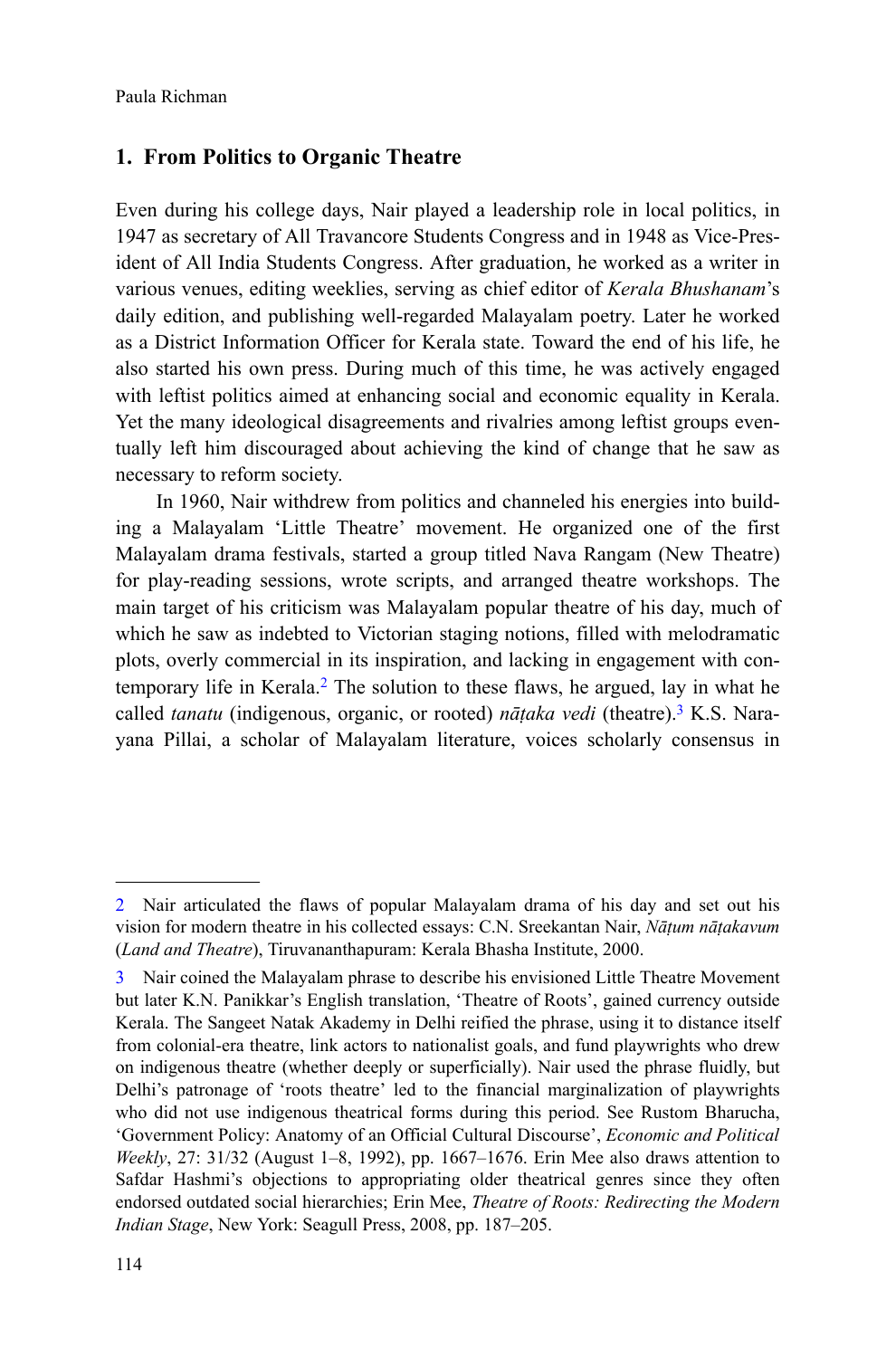crediting Nair with initiating 'significant changes in the concept of drama in Kerala'.<sup>4</sup>

After independence, many in the theatre world beyond Kerala were seeking an 'Indian' theatre. Certain regions of India—among which Kerala was pre-eminent—had long-standing performance traditions yet, 'Indian theatre' was identified as a national desideratum by elites in Delhi.<sup>5</sup> Instead, Nair focused on what he knew best: Malayalam theatre. In 1967, Nair and G. Sankara Pillai invited directors, actors, and theatre critics to a workshop to explore theatre that was 'rooted' in Kerala, an event which, in retrospect, was a turning point for theatre in Kerala.<sup>6</sup> Nair found modernism's critique of social institutions compelling, but rejected the claim that modernism was a universal form that transcended specific localities. Instead, Nair urged actors and directors to create a Malayalam theatre that grappled with the dilemmas of modern life while simultaneously rooting itself in speech, music, ritual, and performance conventions of Kerala.<sup>7</sup> He did so by writing (and urging others to write and perform) plays about current concerns in Kerala, including disbelief in ritual among youth, pointless violence stirred up

<sup>4</sup> Scholar and poet K. Satchidanandan identifies dramas by two playwrights, Nair and C.J. Thomas, as 'the first truly modernist plays in Malayalam'; K. Satchidanandan, 'Introduction', in C.N. Sreekantan Nair and Sarah Joseph, *Retelling the Ramayana: Voices from Kerala*, tr. Vasanthi Sankaranarayanan, New Delhi: Oxford University Press, 2005, p. 14.

<sup>5</sup> Ebrahim Alkazi, first Director of the National School of Drama (NSD), established a three-year training course for students in 1967, drawing largely on British curricula. Although he did not intend to exclude indigenous theatre, little curricular precedent existed for educating pupils in 'national' Indian theatre. The next director, B.V. Karanth, actively integrated it into NSD's curriculum in 1977: he organized traditional theatre festivals, added courses that gave 'exposure to a wider range of approaches and styles through visiting experts', and required that students be exposed 'to at least one traditional form'; Kirti Jain, 'National School of Drama', in *Oxford Companion to Indian Theatre*, ed. Anand Lal, New Delhi: Oxford University Press, 2004, p. 305. By 1977, Nair and his playwriting Malayalam colleagues had been experimenting for a decade with indigenous theatrical forms.

<sup>6</sup> The workshop, directed by Nair and G. Sankara Pillai (1930–1989), was held in Shastamkotta (Kollam District) and attended by students from all over Kerala. Sankara Pillai composed over 20 full-length plays, established the School of Drama at Calicut University in 1977, and served as its first director.

<sup>7</sup> K.S. Narayana Pillai sums up Nair's vision: '[t]he theatre of Kerala could become creative and strong only if it had an identity of its own and, to achieve that, it had to be rooted in the native culture and associated with the artistic tradition of the land'; K.S. Narayana Pillai, 'C.N. Srikanthan Nair', *Oxford Companion to Indian Theatre*, p. 472. Kerala boasts one of India's richest set of performance traditions, including centuries-old Sanskrit drama (*kūṭiyāṭṭam*), martial dance-drama (*kathakaḷi*), ritual possession (*teyyam*), and leather puppetry (*tōl pāva kūttu*).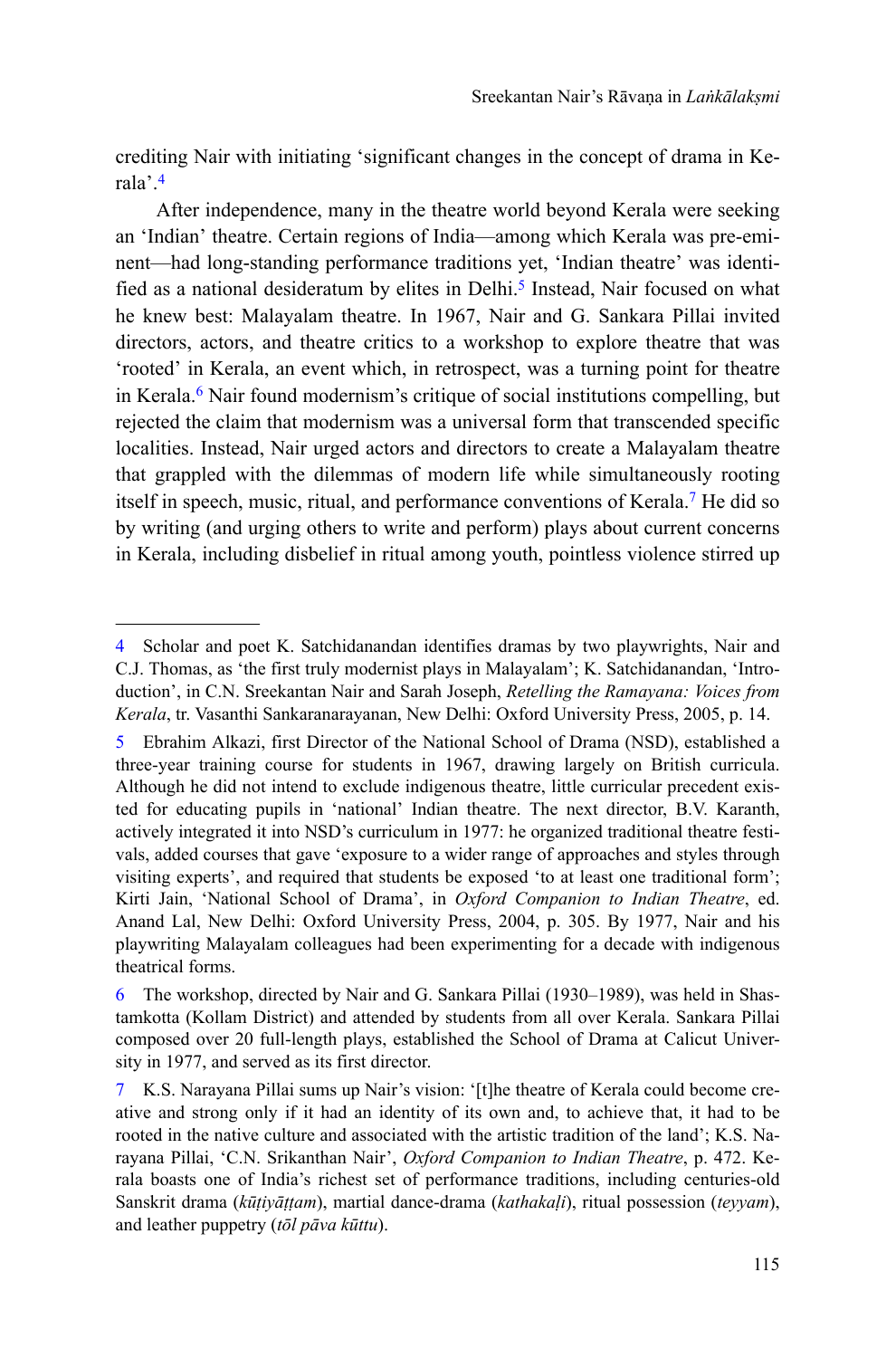by politicians, and the failure of the Communist government to eradicate elite privilege.

Nair pursued these issues in *Kali*, staged in Kottayam in 1967, which was immediately recognizable as a modernist work. Its plot unfolds abruptly, punctuated by acts of violence. Nair names his characters after ideology (Revolutionary), corporate entities (the People), appearance (Charming Woman, Boy, Lunatic), and occupations (Professor, Oracle, Mother, Helper). Verbal exchanges between characters are abstract, stilted, and schematic. Even Nair concedes the anomalous nature of the play, calling *Kali* an 'off-beat form, off track journey' with 'a mythological appearance'.<sup>8</sup> I summarize *Kali*'s plot:

In Act 1, Revolutionary discovers a *mūrti* (image of a deity used for worship) before whom people bow and chant mantras that sound like political slogans. While Lunatic sings, Revolutionary becomes possessed by the deity, who demands human sacrifice. From now on, Revolutionary takes on the role of Temple Oracle. As Act 2 opens, the *mūrti* has grown taller and dominates the stage. Young Man is slain as an offering while Lunatic sings. When Oracle orders Lunatic to be silent, he defies the order. Charming Woman then dances to his song. Many others also begin to dance. Suddenly, Oracle kills Lunatic, who has been standing with People. In Act 3, the even taller and more menacing *mūrti* is identified as Kali. Mother and Boy worship Kali, then Mother tells Boy that he should become Oracle, but Charming Woman tries to dissuade him. A masked figure abruptly enters and drags Boy away, as Mother calls him the 'next sacrificial goat'. Professor offers to sacrifice himself but instead the khaki-clad Oracle orders him to burn his books and he obeys. Lunatic's singing is heard (but he does not appear) as Helper announces over a loud speaker that Kali needs more blood. Everyone shouts that Oracle should be the next victim, but he points to Charming Woman. Refusing to submit, she shouts that Oracle has killed life, acting on behalf of death. Boy suddenly returns on stage and kills Oracle. As the other characters destroy the *mūrti*, the play ends.

The figure of Kali, familiar from the *Mahābhārata* incident in which he possesses Nala and compels him to gamble away his kingdom, exemplifies the multivocality of the play. To punish Kali's misdeeds, King Parikṣit has decreed that he must dwell only with gamblers, drunkards, murderers, and other evildoers. Moreover, Kali is also identified with Kalki, Lord of the final *yuga*, a time when people transgress *dharma* with pleasure.<sup>9</sup> In *Kali*, Revolutionary explains what Kali symbolizes within the context of Nair's play:

<sup>8</sup> Cited in Abhilash Pillai, *C.N. Sreekantan Nair: Vision and Mission of a Theatre Activist*, New Delhi: Sahitya Akademi, 2007, p. 175.

<sup>9</sup> Vettam Mani, *Purāṇic Encyclopaedia*, Delhi: Motilal Banarsidass, 1979, p. 376.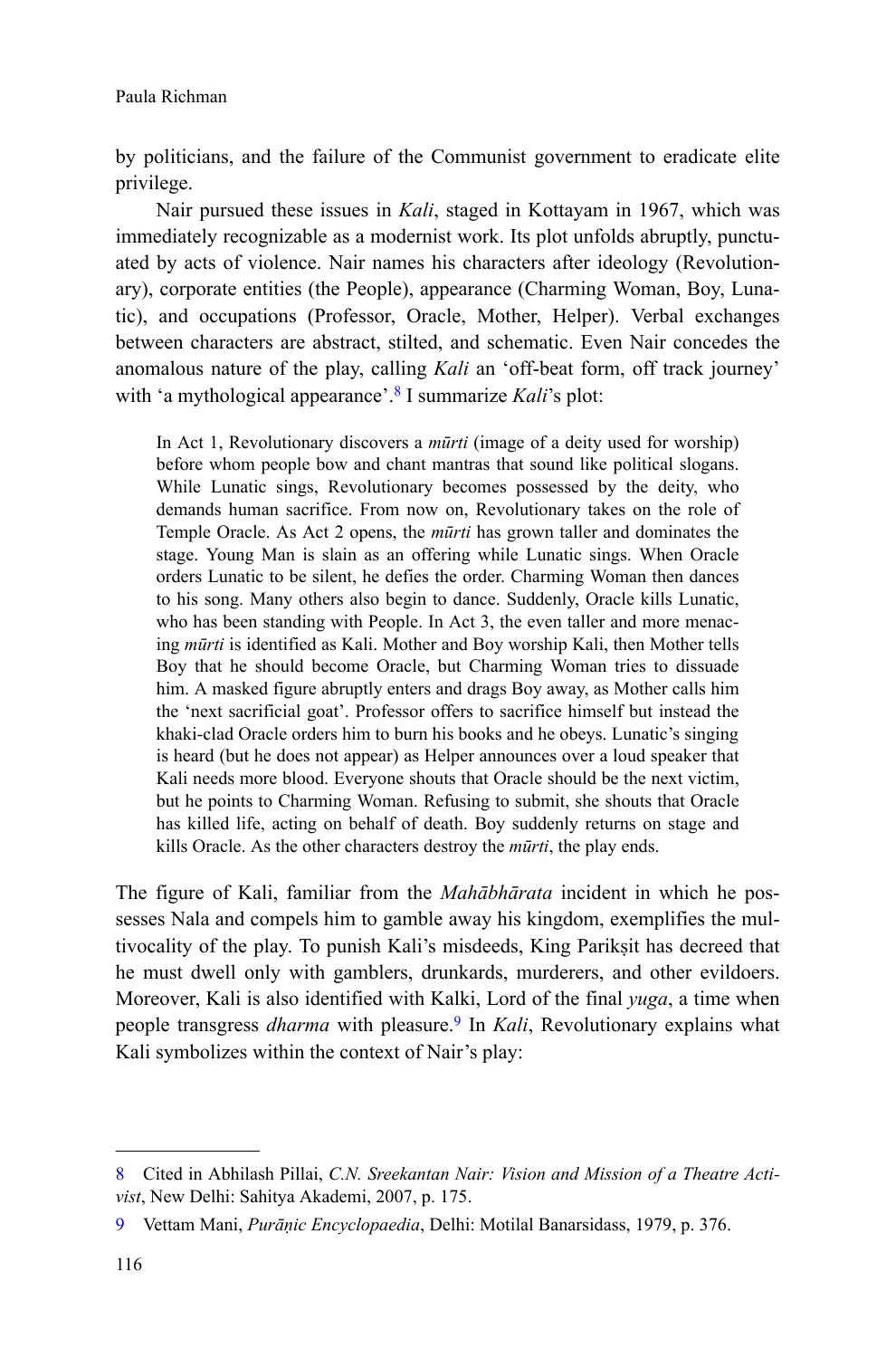The last incarnation of Vishnu is Kali. The last Nabi [Prophet] is also Kali. Kali is the last Christ. Kali has already achieved Plato's Republic, Thomas Moore's Utopia, Gandhi's Ramarajya, and Marx's Communism.<sup>10</sup>

Here, Kali is identified with figures from the three main religious communities of Kerala (Hindus, Muslims, Christians) and with secular leaders—all of whom promote utopian ideologies of radical change.<sup>11</sup> Nair has fashioned Kali to stand as a condensed representation of all those whose ideologies promise a better society but instead prove futile.<sup>12</sup> *Kali* conveys feelings of betrayal about utopian visions that were never actualized in society but led to loss of lives.<sup>13</sup>

In his detailed notes for producing *Kali*, Nair emphasizes that the staging should include 'organic theatre or rooted theatre' (*tanatu nāṭaka vedi*), and provides practical instruction for how cultural features of Kerala should be highlighted in it.<sup>14</sup> He specifies that the ritual drums played in Kerala temples should sound when the *mūrti* is found by Revolutionary; when it is destroyed at the play's end, Nair calls for the auspicious sound of the conch. Nair bases the character of Oracle on those who serve as mediums for goddess temples in Kerala. Nair also likens the worship of the Kali *mūrti* in the play to a ritual in north-cen-

<sup>10</sup> Pillai, *C.N. Sreekantan Nair: Vision*, p. 167.

<sup>11</sup> Plato's *Republic* depicts an ideal Greek polity, More's *Utopia* preaches eradication of private property, and Gandhi idealizes a self-reliant Indian village. According to T.J. Nossiter (*Communism in Kerala: A Study in Political Adaptation*, Berkeley: University of California Press, 1982, p. 1) leftists in Kerala created, except for the tiny Italian principality of San Marino, 'the first case of democratically elected communist government in the world'.

<sup>12</sup> The play is so open-ended and depersonalized that 'Kali' could refer to radical figures or events ranging from the messiah, the French revolution, Stalin, Mao, to Gandhi who preached a radical ideology of non-violence.

<sup>13</sup> Splits between leftist parties and sparring between state and centre made it difficult for leftist groups to implement changes in political practice. Leftist movements in India formed, split, coalesced, and shifted many times between 1930 and 1960. During WWII, some leftists supported Russia, others rallied behind Subhas Chandra Bose, while others postponed the independence struggle until the war's end. In 1949, after the Kerala Socialist Party split, one group joined the Revolutionary Socialist Party and established a strong Kerala branch. Nair worked for it under the leadership of N. Sreekandan Nair, who won a seat in the 1952 Lok Sabha elections. In 1957, Kerala elected a communist government which sought to dismantle the elite near-monopoly in landholding. Nehru thwarted that plan in 1959 by dismissing the ministry, dissolving the Assembly, and appointing a caretaker administration.

<sup>14</sup> The character of Kali would be familiar to *kathakaḷi* audiences from *Naḷacaritam*, an often-performed work among Malayalam speakers. Composed by Unnayi Variyar (1675– 1716), it depicts how Kali possesses Nala and induces him to gamble.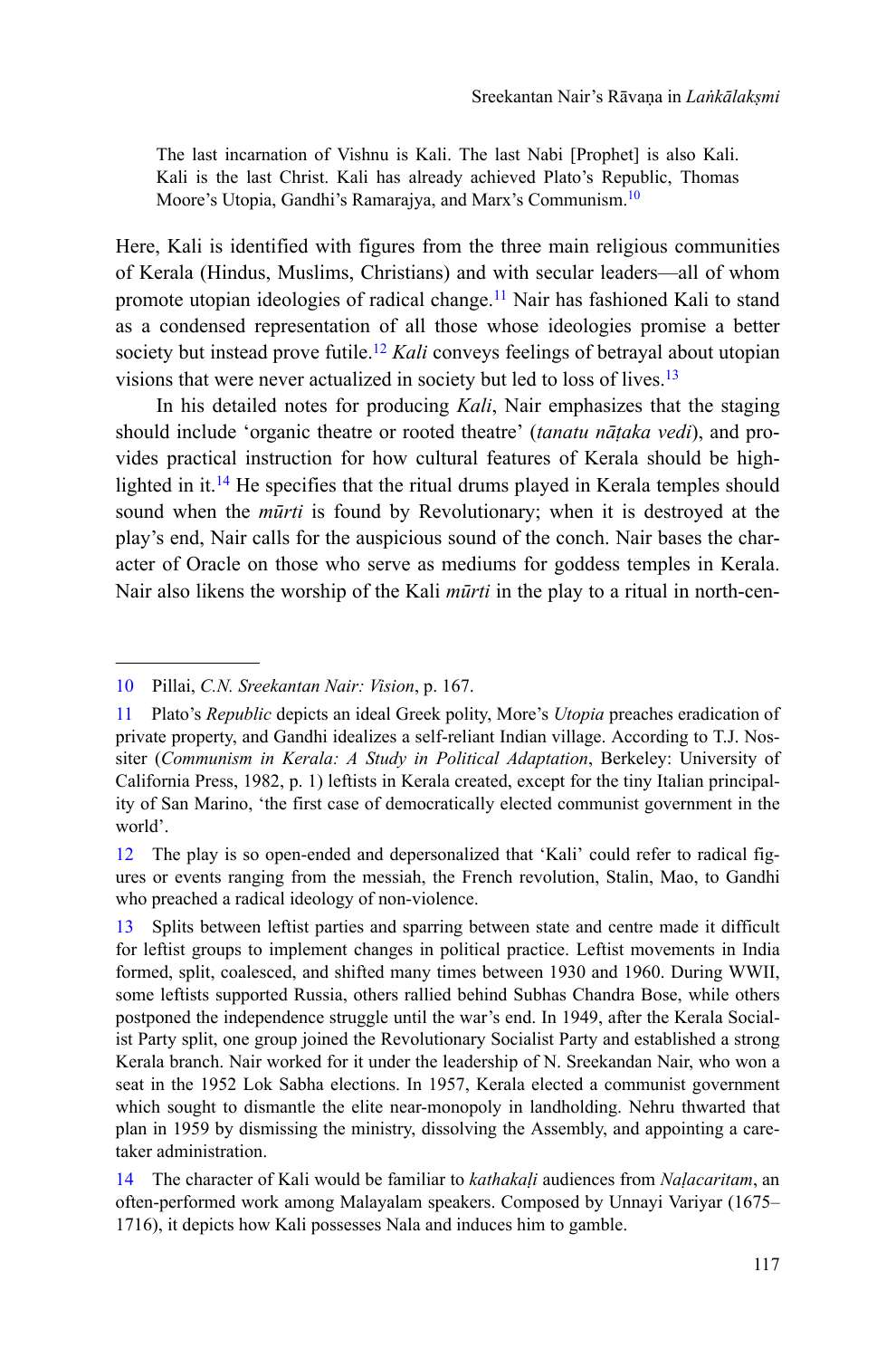tral Kerala which cleanses a village of sin. In an interview, Nair told Malayalam poet Katammanitta Ramakrishnan: 'I tried to project the indigenous character of Kerala or *Thanatu* of our rural areas'.<sup>15</sup> Nair's modernist play, thus, was grounded in its region.

The audience's reception at *Kali*'s opening night pushed Nair to think specifically about how to change the expectations of audiences at Malayalam theatrical productions. During the play's debut, the audience grew increasingly impatient, shouting insults so loudly that it was hard to hear the play's dialogue. The final act prompted more hostility in the audience than on stage.<sup>16</sup> *Kali*'s failure impelled Nair to analyse why audiences responded so negatively.<sup>17</sup> He realized that staging modernist plays was insufficient to achieve his goals; theatre workers also needed to create new expectations among spectators. Audiences in 1967 expected to watch conventionally depicted characters from popular drama; they lacked experience in decoding characters as symbols in modernist plays.<sup>18</sup> Eight years after *Kali*, Nair again deployed characters who represented ideological stances but did so within a familiar narrative framework that aided his audience in interpreting what occurred on stage.

Before writing *Laṅkālakṣmi*, Nair studied *Rāmāyaṇa* texts ranging from the *Vālmīki Rāmāyaṇa* and the anonymous c. fourteenth-century Sanskrit *Adhyātma Rāmāyaṇa* (both of which had become available in Malayalam translation by the time that Nair wrote his script) to Michael Madhusudan Dutt's 1861 epic, *Meghanādavadha kāvya*, the first modern Bengali work to depict *rākṣasa*s in

<sup>15</sup> In his *C.N. Sreekantan Nair: Vision* (p. 175), A. Pillai cites this quote from Nair's interview with Kadammanitta Ramakrishnan (1935–2008), a colleague who shared many of Nair's cultural commitments and was also active in leftist groups of Kerala. President of the Kerala State Library Council and the Progressive Writer's Association of Kerala, Kadammanitta Ramakrishnan began writing poems in the 1960s. In the estimation of P.P. Raveendran and G.S. Jayasree, he was among the most widely-read among modern Malayalam poets; P.P. Raveendran and G.S. Jayasree (eds), *In the Shade of the Sahyadri: Selections from Malayalam Poetry, Short Fiction, and Drama*, New Delhi: Oxford University Press, 2013, pp. 26.

<sup>16</sup> The description comes from A. Pillai, *C.N. Sreekantan Nair: Vision*, p. 172. The response to *Kali* echoes reception of the avant-garde *Rite of Spring* in 1913 with Igor Stravinsky's orchestral score and Nijinsky's choreography, where insults from the audience grew so loud that dancers could not hear the orchestra. A scuffle broke out, leading to a near-riot.

<sup>17</sup> *Kali*'s script was published posthumously as *Kali: Nāṭakam*, Kottayam: Sahitya Pravarthaka Cooperative, 1977. My summary draws from it, A. Pillai, *C.N. Sreekantan Nair: Vision*, pp. 160–176, and correspondence with K. Satchidanandan.

<sup>18</sup> The statement applies to all but a small number of enthusiasts of modern theatre in Kerala at that time.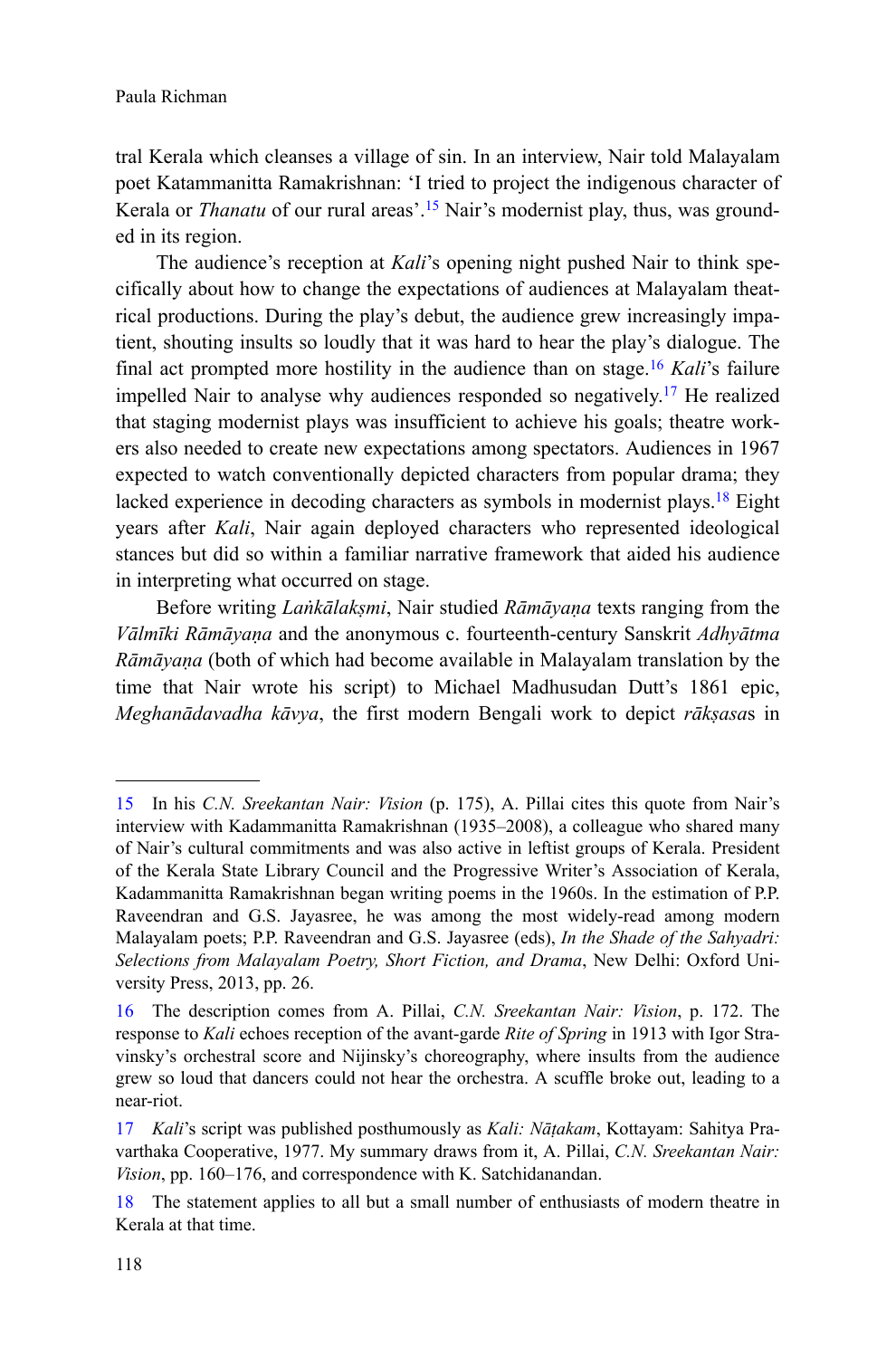unorthodox ways.<sup>19</sup> Given that *Laṅkālakṣmi* deals primarily with the war in Laṅkā, Nair gave particular attention to the *Yuddhakāṇḍa* in Eḻuttacchan's sixteenth-century, Malayalam *Adhyātma Rāmāyaṇam*. <sup>20</sup> Nair's *Laṅkālakṣmi* thus took its place in what K. Satchidanandan, Malayalam poet and scholar, calls a long lineage of 'innovation, revision, and interrogation' in Malayalam *Rāmāyaṇa* tradition.<sup>21</sup> Nair innovates in *Laṅkālakṣmi* by demythologizing *rākṣasa*s, refraining from 'othering' *rākṣasa*s, depicting them in familiar kinship relationships, and by revealing how *rākṣasa*s perceive and define their own *dharma*.

## **2. Representations of** *Rākṣasa***s in** *Laṅkālakṣmi*

The characters in *Laṅkālakṣmi*'s three acts exhibit no supernatural powers.<sup>22</sup> Instead of depicting *deva*s (gods) and *rākṣasa*s as performing miraculous deeds, Nair portrays both groups as separate communities, each sharing its own distinctive beliefs, values, and practices. That is, Nair 'demythologizes' both *rākṣasa*s

<sup>19</sup> Dutt wrote: 'People here grumble that the sympathy of the Poet in Meghnad is with the Rakshasas. And that is the real truth. I despise Ram and his rabble, but the idea of Ravan elevates and kindles my imagination. He was a grand fellow', cited in Clinton Seely, 'The Raja's New Clothes: Redressing Rāvaṇa', in *Meghanādavadha Kāvya*', in *Many Rāmāyaṇas: The Diversity of a Narrative Tradition in South Asia*, ed. Paula Richman, Berkeley and Los Angeles: University of California Press, 1991, p. 137.

<sup>20</sup> 'Eḻuttacchan' was originally a term for a Malayalam teacher of village children from *jāti*s such as the Nāyars. Eḻuttacchan drew upon the Sanskrit *Adhyātma Rāmāyaṇa*, but adapted it to Malayalam literary conventions, such as endowing the text with a parrot translator in keeping with the literary genre of *kili-pāṭṭu* (parrot songs). Rich Freeman ('Genre and Society: The Literary Culture of Premodern Kerala', in *Literary Cultures in History: Reconstructions from South Asia*, ed. Sheldon Pollock, Berkeley: University of California Press, 2003, p. 480) notes that Eḻuttacchan's text spread 'with a phenomenal popularity in manuscript form from one end of Kerala to the other in Nāyar and other middle-caste homes' and became the classical Malayalam rendition of the story. In many Hindu households of Kerala, it is recited daily during the month of Karkadakam (July-August).

<sup>21</sup> Satchidanandan, 'Introduction', p. 5–6. The oldest extant retelling of the *Rāmāyaṇa* story in Malayalam (c. 12th century), the *Rāmacaritam*, retells the *Yuddhakāṇḍa*, the same *kāṇḍa* Nair chose for *Laṅkālakṣmi.*

<sup>22</sup> In many *bhakti* tellings of the story, when Rāma kills foes, they attain salvation, so their death is a triumph. In contrast, since *Lankālaksmi* lacks creatures with supernatural powers, Rāvaṇa's departure for his final battle with Rāma, when he knows with certainly that he will die, is a deeply tragic moment.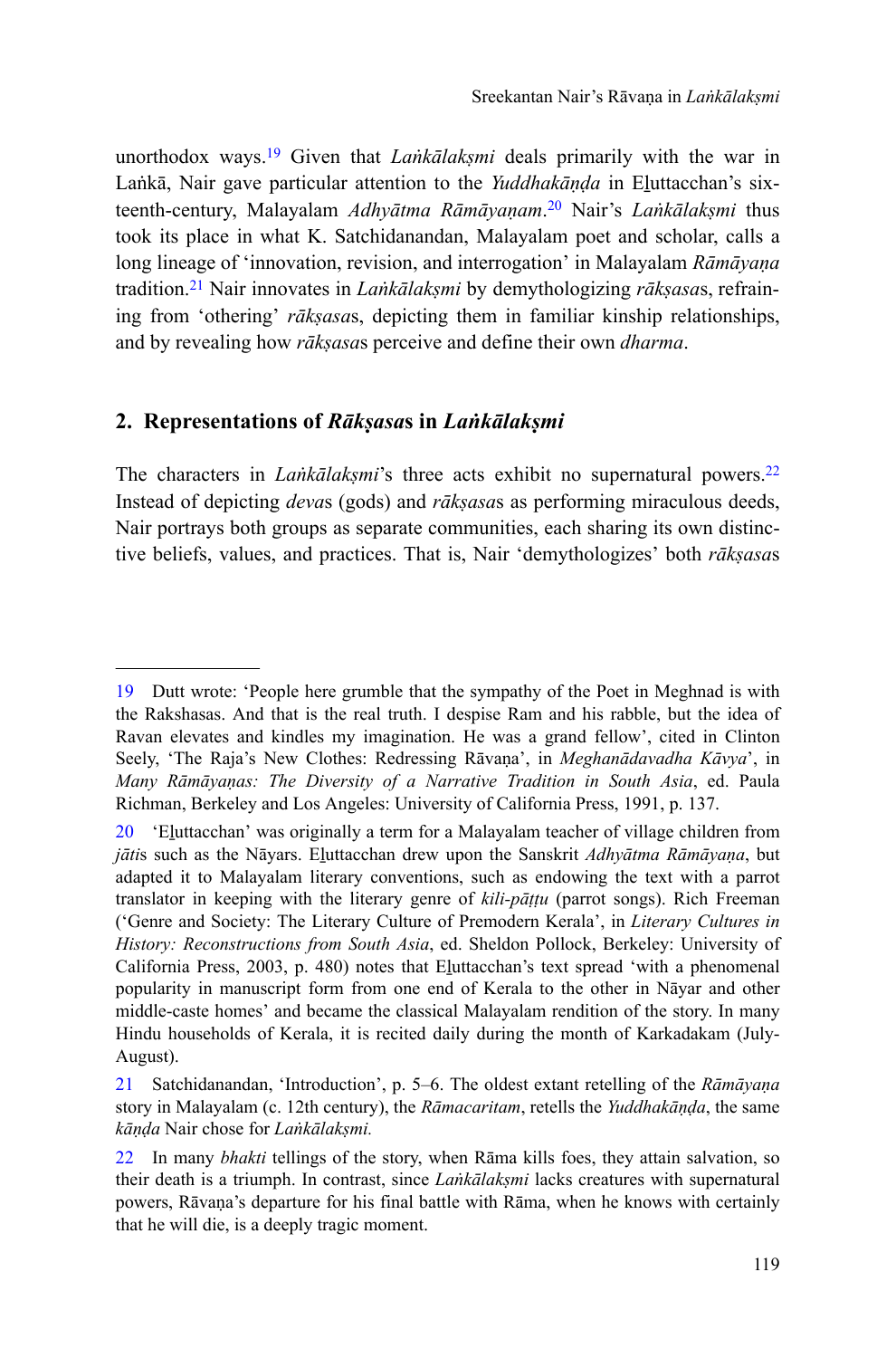and deities.<sup>23</sup> For example, when monkeys slain earlier in the war later return to life, a character explains that it is not a miracle but the work of a physician with knowledge of the healing qualities of certain herbs  $(II: 221-222).^{24}$  By giving rational explanations for seemingly supernatural deeds in the plot, Nair depicts *rākṣasa*s and deities not as those with miraculous powers but as a community among multiple communities, each of which exhibits its own ideals and conventional behaviour.

Second, Nair de-exoticizes the *rākṣasa*s by situating them in kinship relations, the basis for human belonging and identity in Hindu culture. In *Laṅkālakṣmi*, Nair portrays four generations of warriors, all related by blood, in Rāvaṇa's court. The oldest generation of *rākṣasa*s (Mālyavān, Sumālī, and Mālī) founded the dynasty but only Mālyavān remains alive, serving as the court's elder statesman. His son and Sumālī's sons, Prahasta (army commander) and Supārśva (king's advisor), form the second-oldest generation and play key roles in court. Rāvaṇa, Kumbhakarṇa, and Vibhīṣaṇa represent the second-to-youngest generation.<sup>25</sup> Rāvaņa's sons (Indrajīt and Atikāya) and Kumbhakarna's sons (Kumbha and Nikumbha) lead the youngest generation. By filling Rāvaṇa's court with his own relatives, Nair stresses kinship solidarity among the *rākṣasa*s, thus presenting them as like humans in valuing blood ties.

Moreover, Nair refrains from essentializing the *rākṣasa*s. Rather than portray Rāvaṇa as '*the*' *rākṣasa* and others as nearly indistinguishable fighters in war, Nair crafts the distinctive character of both the king and each of his chief

<sup>23</sup> Other Indian self-declared modern writers have also demythologized characters from Indian epics. S.L. Bhyrappa, a Kannada writer who retold the *Mahābhārata* in the form of a novel, acknowledges presenting mythological characters with only human abilities, stating: 'I was aware all along that I was not giving exact copies of the characters of the original Mahabharata, but only the different facets and forms of human nature and human relationships'. See S.L. Bhyrappa, *Parva: A Tale of War, Peace, Love, Death, God and Man*, New Delhi: Sahitya Akademi, 1994, p. viii.

<sup>24</sup> An English translation of *Laṅkālakṣmi* appeared serially in *Samyukta: A Journal of Women's Studies*: Act 1, tr. Vasanthi Sankaranarayanan, vol. 1, no. 2 (July 2002), pp. 196– 214; Act 2, tr. B.S. Bini, vol. 3, no. 1 (January 2003), pp. 219–231; Act 3, tr. B.S. Bini, vol. 4, no. 1 (January 2004), pp. 213–224. When I cite from or refer to the translation, the act and page number appear in the text in parentheses immediately afterwards.

<sup>25</sup> For *rākṣasa* kinship, see Mani, *Purāṇic Encyclopaedia*, pp. 435, 901, 906 (*rākṣasa* genealogies); Robert P. Goldman, Sally Sutherland Goldman and Barend A. van Nooten (tr.), *The Rāmāyaṇa of Vālmīki. An Epic of Ancient India. Volume VI. Yuddhakāṇḍa*, Princeton: Princeton University Press, 2009, pp. 1553–1556 (glossary), and Robert P. Goldman and Sally J. Sutherland Goldman (tr.), *The Rāmāyaṇa of Vālmīki. An Epic of Ancient India. Volume VII. Uttarakāṇḍa*, Princeton: Princeton University Press, pp. 1403– 1405 (family trees).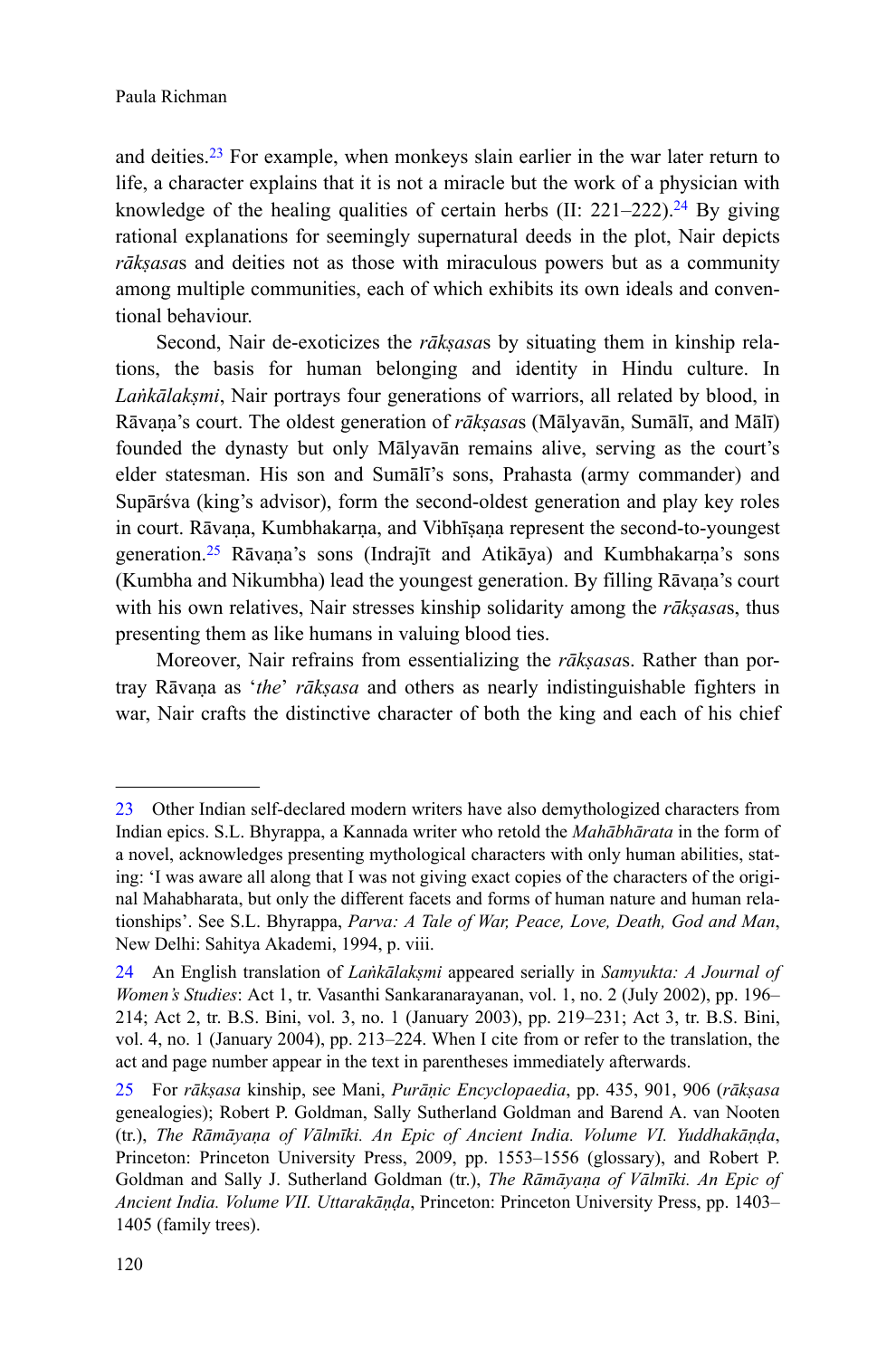warriors by having them articulate differing views on matters of warfare and *rākṣasa* history in court debates. In fact, Nair mined older sources to match the speeches of specific *rāksasas* to their ancestry, past deeds, and martial styles.<sup>26</sup> For example, Kumbhakarna's huge size leads him to refuse offers for troops to join him in battle, leaving him alone to fight Rāma's entire army. In court debates, Supārśva raises suspicions about the motives of the other *rākṣasa*s but laments that he lacks the creativity to identify solutions to problems. In a similar manner, each *rākṣasa* plays an individual role in debate and war, rather than in just one in a mass of *rākṣasa*s.

One major division between those members of Rāvaṇa's court derives from age. Rāvaṇa and older *rākṣasa*s express pride in Laṅkā's military ability, pointing to its heroic warriors, strong forts, protective moats, effective weapons, and long record of victory in war. Indrajīt, Rāvaṇa's favourite son, articulates the views of younger *rākṣasa*s when he urges elders to stop recalling past victories and prepare to cope with new battle strategies because, he warns, war has changed. It no longer consists of one-to-one duels between champion warriors because now military tacticians also employ psychology and trickery to demoralize foes.<sup>27</sup> Although his elders despise such tactics, they continue to show respect to Indrajīt because they know that, whatever his views on battle tactics, he is brave, loyal, and willing to risk his life for Laṅkā.

In contrast, Nair depicts Rāvaṇa's brother, Vibhīṣaṇa, as a traitor to *rākṣasadharma*. When Rāvaṇa offers him the coveted honour of leading the troops into battle, Vibhīṣaṇa turns it down, insisting that Laṅkā cannot defeat Rāma because he possesses an 'invisible aura of unconquerable strength'  $(I: 209)$ .<sup>28</sup> Instead, Vibhīṣaṇa tells Rāvaṇa that he should offer to return Sītā to Rāma before the war commences. When Rāvaṇa refuses the idea as insulting to his royal dignity, Vibhīṣaṇa vows to leave Laṅkā and requests the customary permission to depart.

<sup>26</sup> Nair refused to let his carefully researched scripts be modified without his permission. It was unusual since, at that time, directors often altered scripts and actors added topical references; A. Pillai, *C.N. Sreekantan Nair: Vision*, 2007, p. 195.

<sup>27</sup> Indrajīt's military strategies stress efficacy. He wanted Rāvaṇa to attack Rāma's forces as they crossed the causeway, so it would be easy to pick them off. He also advises Prahasta to kill Sītā and show her dead body to Rāma's army to sap their will to fight. Later, he notes that Vibhīsana's alliance with Rāma is part of a recurrent pattern: 'It is Rama's strategy to befriend the younger brother to fight against the elder one. The weak one can be kept in obedient servitude as a dependent chieftain' (II: 222).

<sup>28</sup> *Pariveśom*, translated here as 'aura', denotes a positive external manifestation of an inner quality, alluding here to a visible manifestation of Rāma's inner power. The term signals an inner greatness, described in *Purāṇa*s as radiating light that glows from a great ascetic or king. I thank Rizio Yohannan Raj for clarifying its nuance here.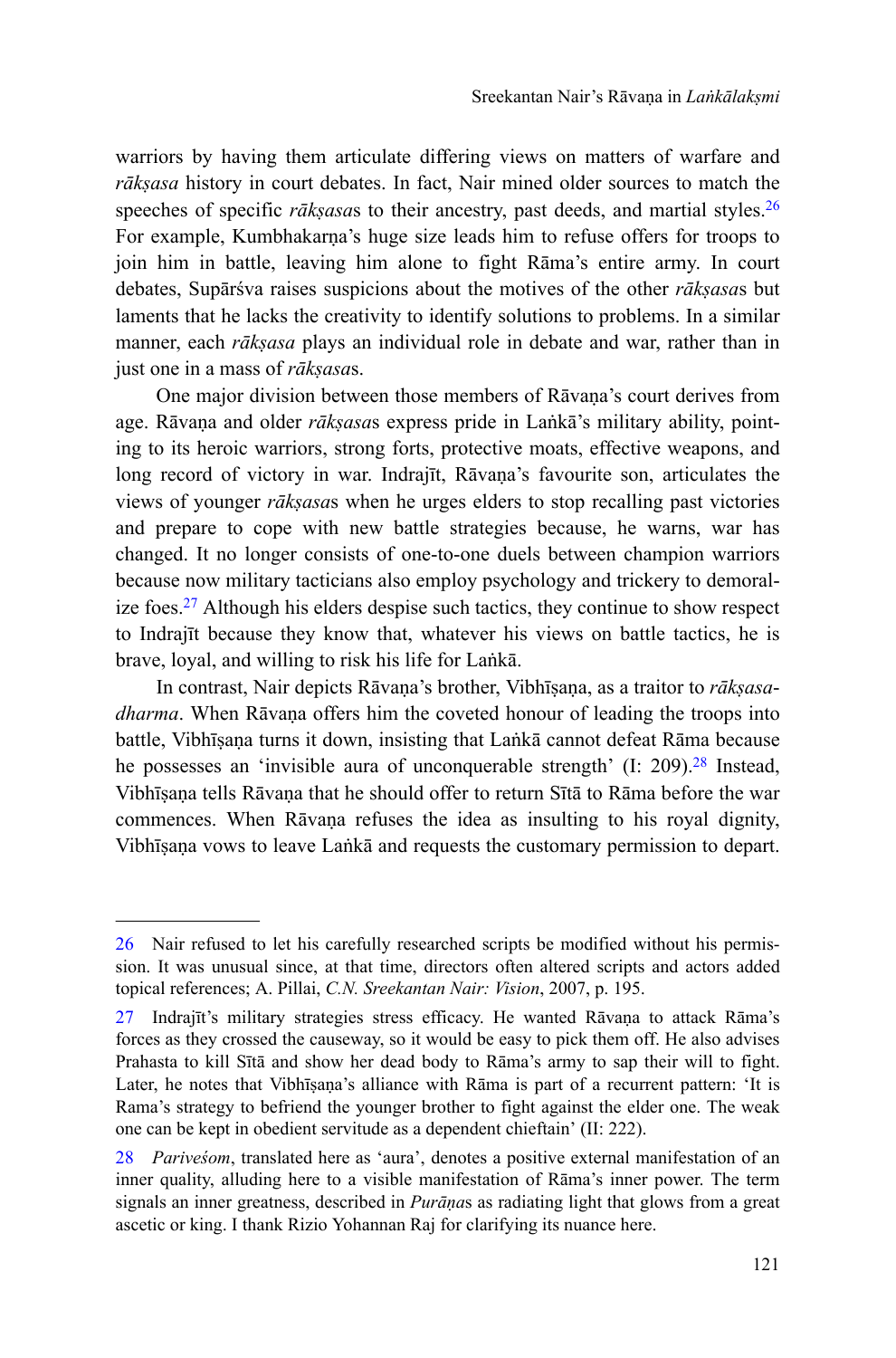Rāvaṇa accuses him of betraying his country, but Indrajīt goes further, demanding that his uncle be killed on the spot. Unwilling to oversee his brother's murder, Rāvaṇa orders Vibhīṣaṇa to leave at once, while the other *rākṣasa*s denigrate him as a coward and turncoat.

Vibhīṣaṇa's transgression of *dharma* leads to a debate about *rākṣasadharma* in the realm of intimate male-female relations, since Rāvana's abduction of Sītā has led to war. Supārśva asks if mixing *rākṣasa* blood with non-*rākṣasa* blood weakens the *rākṣasa* lineage. Indrajīt responds that, on the contrary, Mālyavān, Sumālī, and Mālī were offspring of a union between a *rākṣasa* father and *gandharva* mother. Rāvaṇa adds that his sons begotten on non*-rākṣasī*s in his harem have fought bravely for Laṅkā in war.29 Thus, all agree that *rākṣasadharma* allows males to move outside their lineage to marry females from other groups (unlike humans who are enjoined to marry within their social rank).

Nikumbha defines *rākṣasa-dharma* in this way: 'Whenever one sees beauty, taking it with or without force is the dharma of rakshasas' (I: 202). Rāvaṇa agrees, adding that '[a]nything which is rare in the three worlds should belong to Lanka'.<sup>30</sup> He declares that he abducted Sītā as the 'perfection of beauty', just he seized Kubera's Puṣpaka Vimāna (a beautifully ornamented chariot that flies through the air). Rāvaṇa's love of beauty has also impelled him to use his war booty to enhance Laṅkā's grandeur. He declares, 'I am a lover of all rare and beautiful objects. All things of beauty this Ravanan will win. They will adorn Lanka and will be a lasting fortune for the clan of rakshasas'  $(I: 207)$ .<sup>31</sup> Since *rākṣasa*-*dharma* entails taking what is rare and precious, Rāvaṇa claims that abducting Sītā fulfills his *rākṣasa*-*dharma*.

## **3. Shared Narratives and Doubt**

Despite their distinctive strengths and opinions, the play's *rākṣasa*s share knowledge of two central narratives about their lineage. The first narrative tells of how it lost its honour by fleeing from battle. That was long ago, when Mālī, Sumālī, and Mālyavān recklessly attacked Indra, king of the Vedic gods. At that time, the

<sup>29</sup> He refers to *apsaras*es, celestial female dancers, and forest spirits in his harem.

<sup>30</sup> He does, however, concede that one reason for abducting Sītā was his own passion for her.

<sup>31</sup> For example, Rāvaṇa had Maya (Mandodarī's father) construct a building with a golden dome visible from all over Laṅkā. When the dome Maya built was damaged during the fire set by Hanumān, Rāvaṇa ordered it rebuilt so tall that its glow would radiate across the southern seas, attracting attention to his capital city.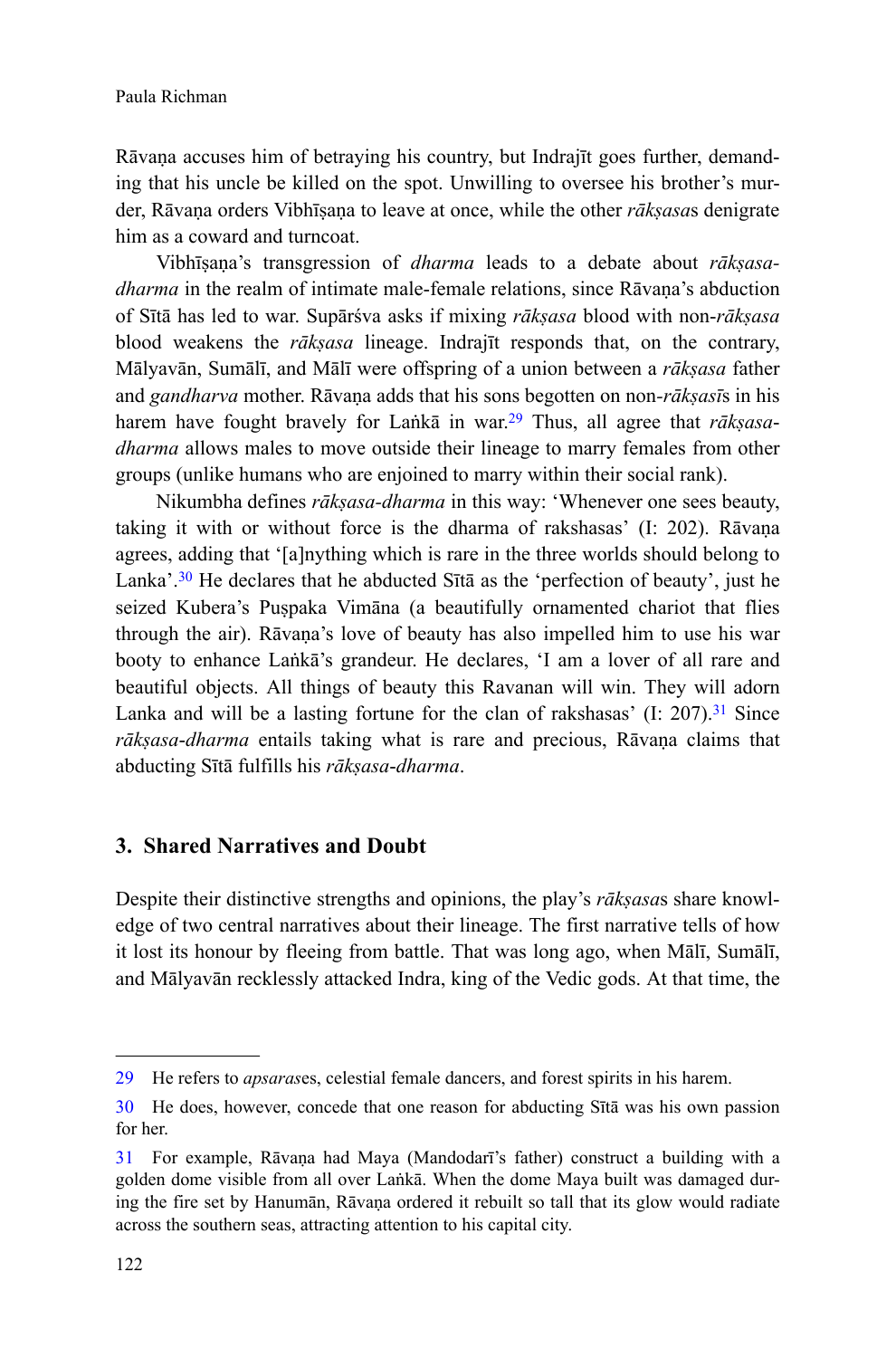three brothers assumed that the gods did not know of their plan to attack heaven, so the brothers did not expect Visnu to come to Indra's aid, but Indra had learned of the plan and decided to pre-empt it by enlisting Viṣṇu on his side. When the *rākṣasa* attack came, Viṣṇu immediately arrived and killed Mālī on the spot. Terrified, Sumālī and Mālyavān fled for refuge in the netherworld, where Sumālī died. With hindsight, Mālyavān realizes that the attack was a catastrophe. He sadly recalls that before the attack, he had reigned happily, flanked with a brother on each side of his throne. He laments, 'At the end of that heroic journey spotted with massacre, demolition and conquests, total destruction awaited us; a fall so absolute!' (III: 214). The narrative shows that action lacking forethought leads to death, flight, and shame for oneself and one's lineage.

The second narrative, a sequel, recounts how Rāvaṇa restored the *rākṣasa*s' honour. Nair's speech by Rāvaṇa about restoring the honour of his lineage employs vertical imagery and the 'royal we' to describe his rise from the nadir of his life to Rāvana's rule over the cosmos:

We had walked from hidden valleys to the hills. We have trodden earth, we have tramped over rocks, we have triumphed, we have climbed. We climbed and climbed to every mountain peak, and when we arrived at the summit, we saw it was difficult to climb further; but we grasped at the stars, we tramped among the spheres, still climbing. And as we ascended, we raised up a family that had been destroyed.<sup>32</sup>

Many *rākṣasa*s view Rāvaṇa as saviour of the lineage. The second narrative suggests that valour and persistence on behalf of one's lineage earn victory, fame, and prosperity for all *rākṣasa*s.

By the middle of *Laṅkālakṣmi'*s second act, however, Rāvaṇa and his court come to realize that neither of the two shared narratives can guide them in their battle with Rāma. Like their three reckless *rākṣasa* ancestors (Mālī, Sumālī, and Mālyavān) who attacked heaven and were defeated by Viṣṇu, Rāvaṇa recklessly abducted Sītā, wife of Viṣṇu's avatar. And despite Rāvaṇa's harsh self-mortification, which led to his rule over the three worlds, his arrogance led to a foolish error: he neglected to request invincibility from lowly humans, as he had done for deities and *rākṣasa*s. And, thus, the tide of the war turns toward Laṅkā's defeat.

<sup>32</sup> For this quote, I have used Clifford Hospital's translation of Rāvaṇa's speech because it so effectively replicates the triumphant momentum of the Malayalam original. Clifford Hospital, 'Rāvaṇa as Tragic Hero: C.N. Srikantan Nayar's *Laṅkālakṣmi*, in *Rāmāyaṇa* and *Rāmāyaṇas*, ed. Monika Thiel-Horstmann, Wiesbaden, Otto Harrassowitz, 1991, pp. 92–93.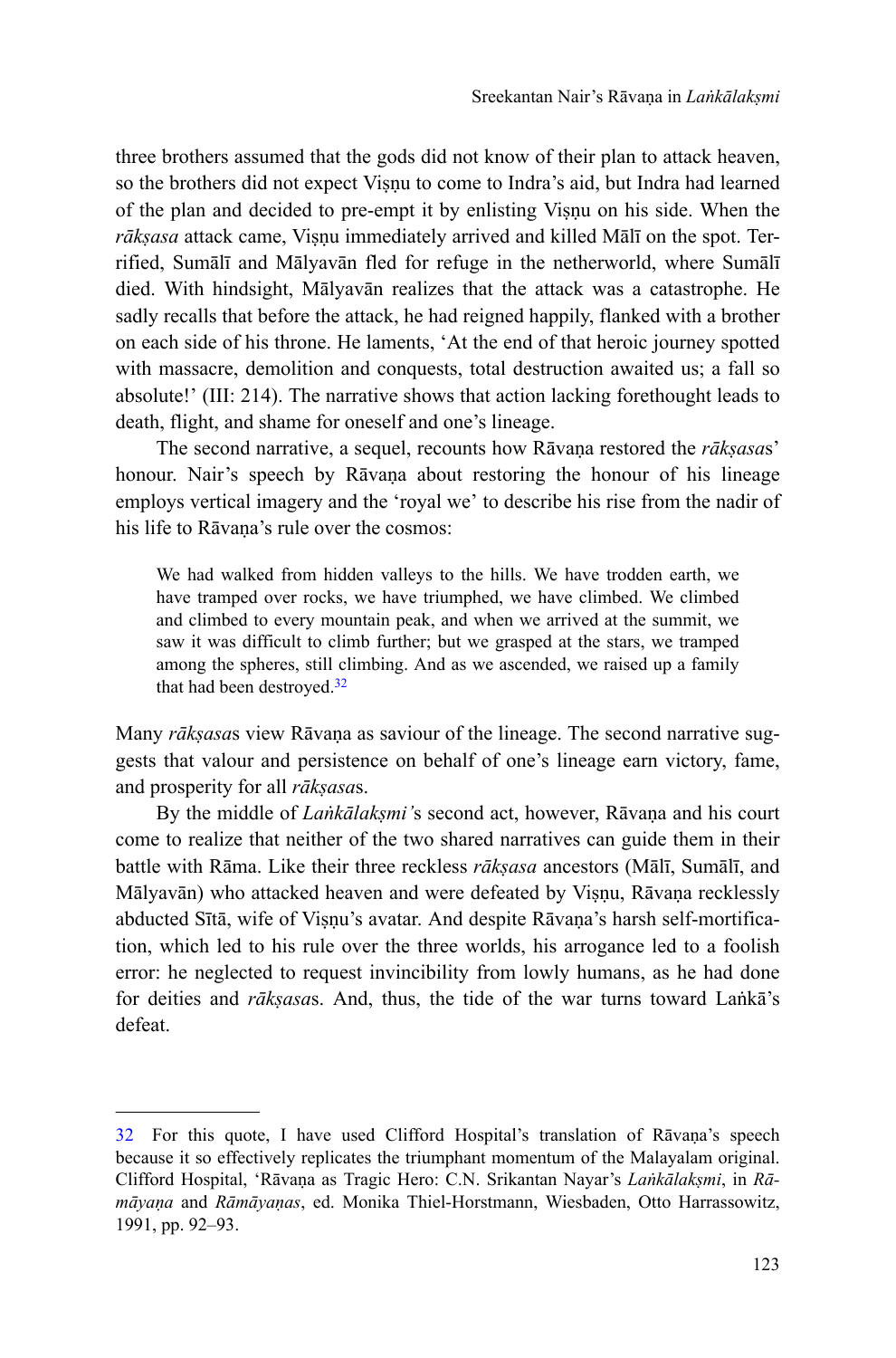Now, the audience sees that *Laṅkālakṣmi*'s prologue has foreshadowed the play's dramatic arc. The prologue began with Hanumān's arrival in Laṅkā, where he encountered a *rākṣasī* guarding the entry gate to Laṅkā and attempted to enter. When she blocked his path, Hanumān knocked her onto the ground. She quickly regained her original divine form and told him that she is Goddess of Good Fortune (Sanskrit, Laksmī), who was cursed to be reborn as a *rākṣasī* guardian in Laṅkā. The curse was partly mitigated when a Brahmin blessed her and declared that the curse would end when a monkey hit her. Now that it has ended, in the prologue, she leaves Laṅkā taking good fortune with her, thereby signaling that Laṅkā's downturn in fortune will begin.

In Act I, the *rākṣasa*s boasted of unsurpassed military resources as they prepared confidently for war but, in Act 2, nearly all Laṅkā's famed warriors are slain in battle. By Act 3, Rāvaṇa realizes that defeat is inevitable. He sees that his former fame, wealth, and glory was transient.<sup>33</sup> Rāvana, Mandodarī, his brothers, sons, and other valiant warriors will all die by the play's end, as in a Shakespearean tragedy.<sup>34</sup>

The most radical transformation in *Laṅkālakṣmi* is seemingly invincible Rāvaṇa turning into someone overwhelmed by self-doubt. Due to his boon of invincibility from the *rākṣasa*s and deities, he rarely harboured any questions about his abilities in the past. His first crisis results when his trusted military commander, Prahasta, is slain and Rāvaṇa rushes into battle to avenge his death. Although Rāvaṇa recently saved Vibhīṣaṇa from death at Indrajīt's hand before he left Lañkā, when Rāvana enters the battle, Vibhīsana launches a potent missile directly at him. Rāvaṇa parries the missile, but the attack forces him to accept that his traitorous brother will now use any means to guarantee Rāma's victory. Uncharacteristically, Rāvaṇa now wonders if his current ill fortune might result from a curse that his heads would be smashed, uttered after Rāvaṇa sexually assaulted Nalakūbara's fiancée, Rambhā. He pushes the idea aside, denying the possibility that the consequences of his past deeds might now come to fruition, and clings to the hope that he has suffered only a temporary setback.

To regain the upper hand in the war, he then awakens Kumbhakarṇa, his humongous brother who usually sleeps for six months at a time. As soon as he has eaten mountains of food and drink, he insists on entering the battlefield alone, without a *rākṣasa* army to support him. Before leaving for war, the huge brother states: 'I promise now in this court, when Kumbhakarṇa is alive, you don't have to fear from anybody' (II: 227). Kumbhakarṇa spreads terror in battle,

<sup>33</sup> The play takes its name from Lakṣmī, as Gatekeeper in the prologue and as Goddess Sītā in the epilogue.

<sup>34</sup> Only the *rākṣasa*s that left Laṅkā, Vibhīṣaṇa and his advisors, survive the war.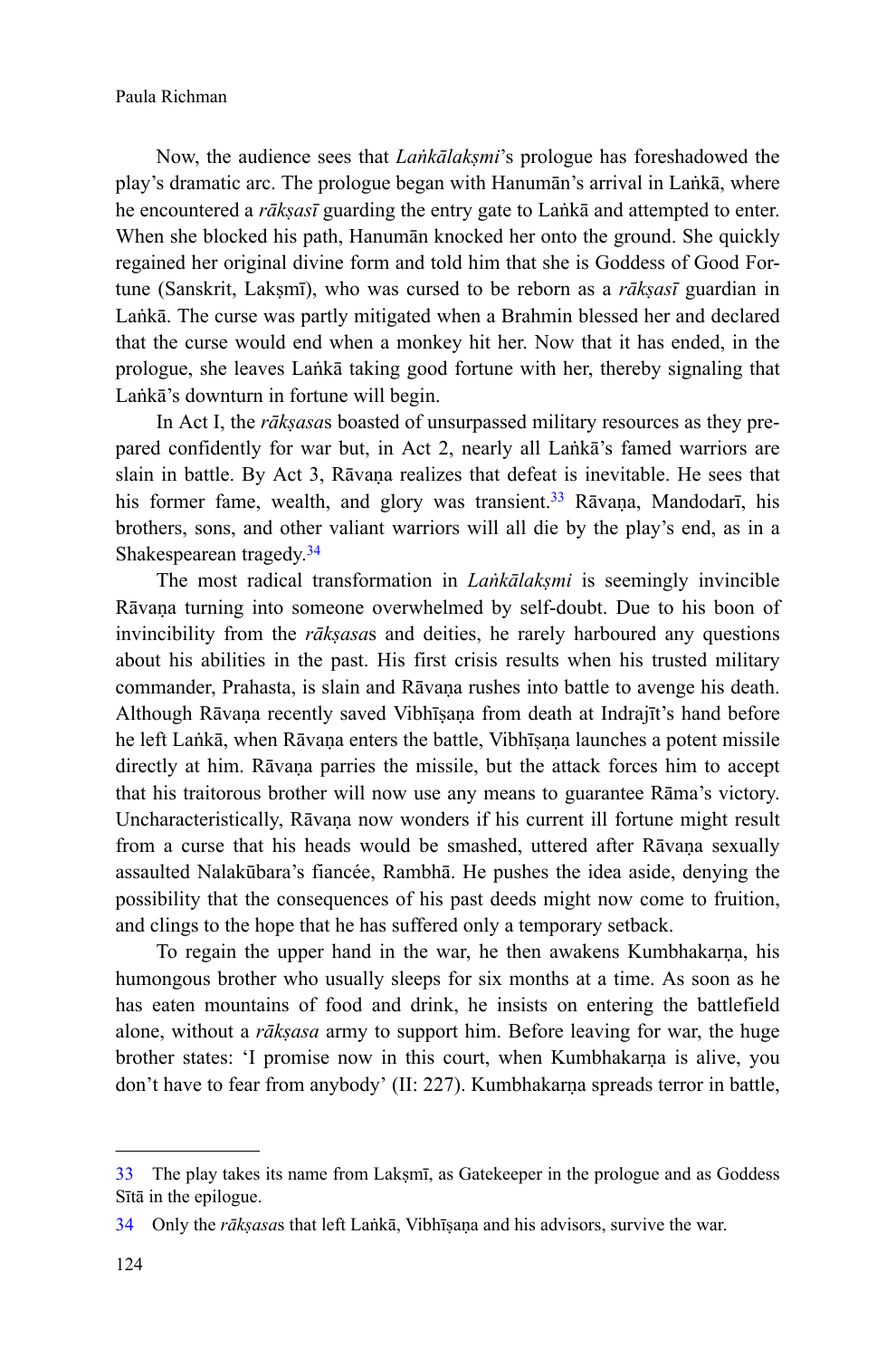dueling first with Laksmana and then single-handedly mowing down battalions of monkeys, leaving those remaining ready to flee for their lives. Even when his limbs are cut off, he continues to fight but eventually even he succumbs to his wounds. Rāvana laments that he and Kumbhakarna were so close that his loss makes Rāvaṇa feel as if half his body is gone.

Characteristically, Supārśva's words raise a doubt that disturbs Rāvaṇa, thereby adding salt to the king's wounds. Referring to the boons that Rāvaṇa won by performing tapas, Supārśva declares, 'those immense gifts were spent in annexing countries and gaining wealth and pleasures. When you finally come to know that all those are frivolous and futile—then restlessness creeps in' (II: 229). Essentially, Supārśva implies that Rāvaṇa wasted his precious boons by using them to acquire things that do not last. Stung by his words, Rāvaṇa begins to wonder if his life has been a meaningless waste. At this point, when most of Laṅkā's chief warriors have died, Indrajīt enters the court and entreats his father to let him lead the troops.

Eager to evade his increasing doubts, Rāvaṇa quickly takes refuge in the delusion that Indrajīt can single-handedly turn the tide of the war. The father glorifies his son's war prowess, shouting, 'Let the auspicious war cries pierce the four directions!' and telling Indrajīt, 'The ocean of war is a small estuary for you. Let the cosmos marvel at your prowess' (II: 231). Indrajīt fights fiercely and cleverly but after some time, he too is slain. Now Rāvaṇa recalls another curse upon him: Vedavatī was performing tapas to win Viṣṇu as husband when Rāvaṇa sexually assaulted her. She cursed Rāvaṇa that Viṣṇu would ruin him. Rāvaṇa wonders if Vedavatī has taken birth as Sītā and Visnu as Rāma.<sup>35</sup> Now overcome by doubt, Rāvaṇa asks Mandodarī if his life has been futile. She replies that she vehemently disagrees with that view.

#### **4. From Sacrifice to Cosmic Monism**

Although Mandodarī does not believe that all is lost, her close observations of Rāvaṇa lead her to suspect that he has lost some of his energy and self-confidence, so she encourages him to conduct a fire sacrifice (*homa*) to Śiva. She urges him to complete the *homa* so he will win the war and warns that, if he does not, he will be defeated. She promises that, after the ritual is done, she will anoint his forehead with auspicious vermilion before he goes into battle. Once again, Rāvaṇa gains hope. He lights the sacrificial fire and chants a Sanskrit

<sup>35</sup> When Rāvaṇa raped Vedavatī, she vowed to cause his death in a future rebirth and sacrificed her life by entering a fire.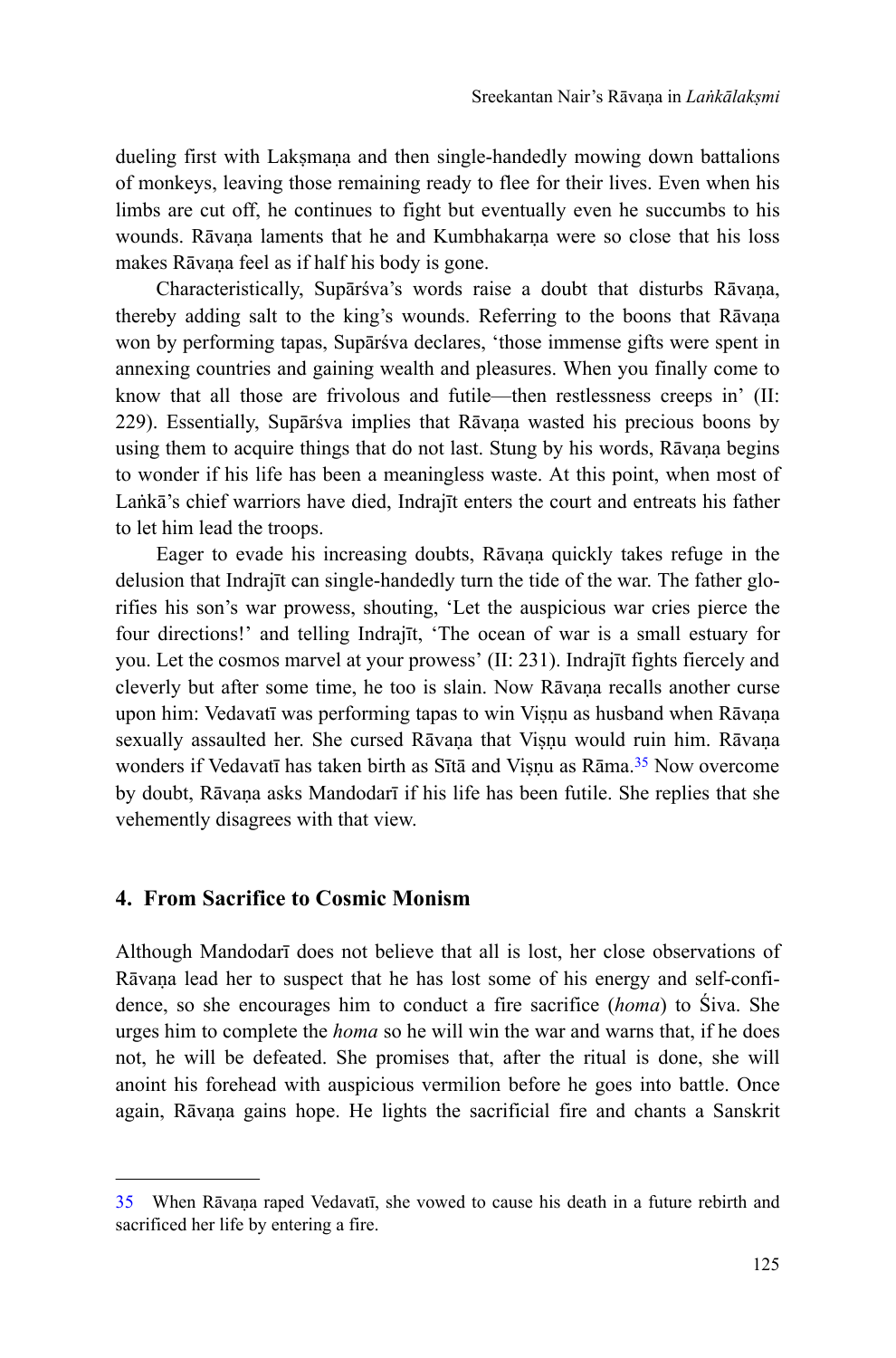hymn that he has composed for Śiva, which lauds the deity's power. Examining textual precedents for this sacrificial rite that can produce the sacrifice special powers will show how Nair has transformed it.

In the *Vālmīki Rāmāyaṇa*, Indrajīt, not Rāvaṇa, performed a special sacrifice to gain powers of illusion to deploy in the war. Indrajīt tried to dishearten the monkey army by creating an illusory double of Sītā, which was then killed in front of the monkeys. At first alarmed, they rally when Vibhīṣaṇa explained that it was only a trick. Then Indrajīt went to the Nikumbhilā grove to conduct a sacrificial ritual that will win him invincibility in combat (VI.71.22). Vibhīṣaṇa warned Rāma that Indrajīt must be slain before he completed the sacrifice; otherwise it would be impossible to defeat him. Rama ordered Laksmana to the grove and, when he arrived, Indrajīt was in the middle of conducting his ritual. Lakṣmaṇa challenged the *rākṣasa* to a duel and slayed him, leaving the sacrifice incomplete and, hence, useless (VI.78.33).

In the Sanskrit *Adhyātma Rāmāyaṇa*, in contrast, the ritual to gain special powers in battle was undertaken by Rāvaṇa, Indrajīt's father. In that text, Rāvaṇa's guru gave the king a mantra and told him that, if he performed a *homa* without interruption, a chariot, bow, and arrows would emerge from the fire; with them Rāvaṇa would defeat Rāma.<sup>36</sup> To avoid interruption, Rāvaṇa dug out a secret sacrificial hall beneath the palace, and began the *homa*. Vibhīṣaṇa saw its smoke emerging and warned Rāma that the ritual was taking place and would have to be stopped or Rāvaṇa would gain invincible power. Sugrīva, Hanumān, Aṅgada and other monkeys were sent to the hall to distract Rāvaṇa from the sacrifice. They went there but failed to break his concentration. Aṅgada then went to the women's quarters of the palace, dragged Mandodarī by the hair to the underground hall where Rāvaṇa was chanting, and ripped off the jewelled belt that bound her clothing. Disrobed, she lambasts Rāvaṇa as shameless for not coming to his wife's rescue. Now aware of her anger, he stopped the ritual and attacked Aṅgada with his sword. After interrupting the ritual, the monkeys then fled back to Rāma's camp.<sup>37</sup>

Eḻuttacchan's Malayalam retelling of the *Adhyātma Rāmāyaṇa* increases the magnitude of the episode's drama by depicting ten crores of monkeys accompa-

<sup>36</sup> V. Raghavan expresses surprise that Rāvaṇa's guru in the *Adhyātma Rāmāyaṇa* is Śukrācārya, guru of the *asura*s, because he is 'completely out of the picture in Valmiki or elsewhere'; V. Raghavan, *Sanskrit Rāmāyaṇas Other than Vālmīki's: The Adbhuta, Adhyātma, and Ānanda Rāmāyaṇas*, Chennai: Dr. V. Raghavan Centre for Performing Arts, 1998, p. 33.

<sup>37</sup> Lala Baij Nath (tr.), *The Adhyatma Ramayana*, Allahabad: The Panini Office, 1913, pp. 161–162.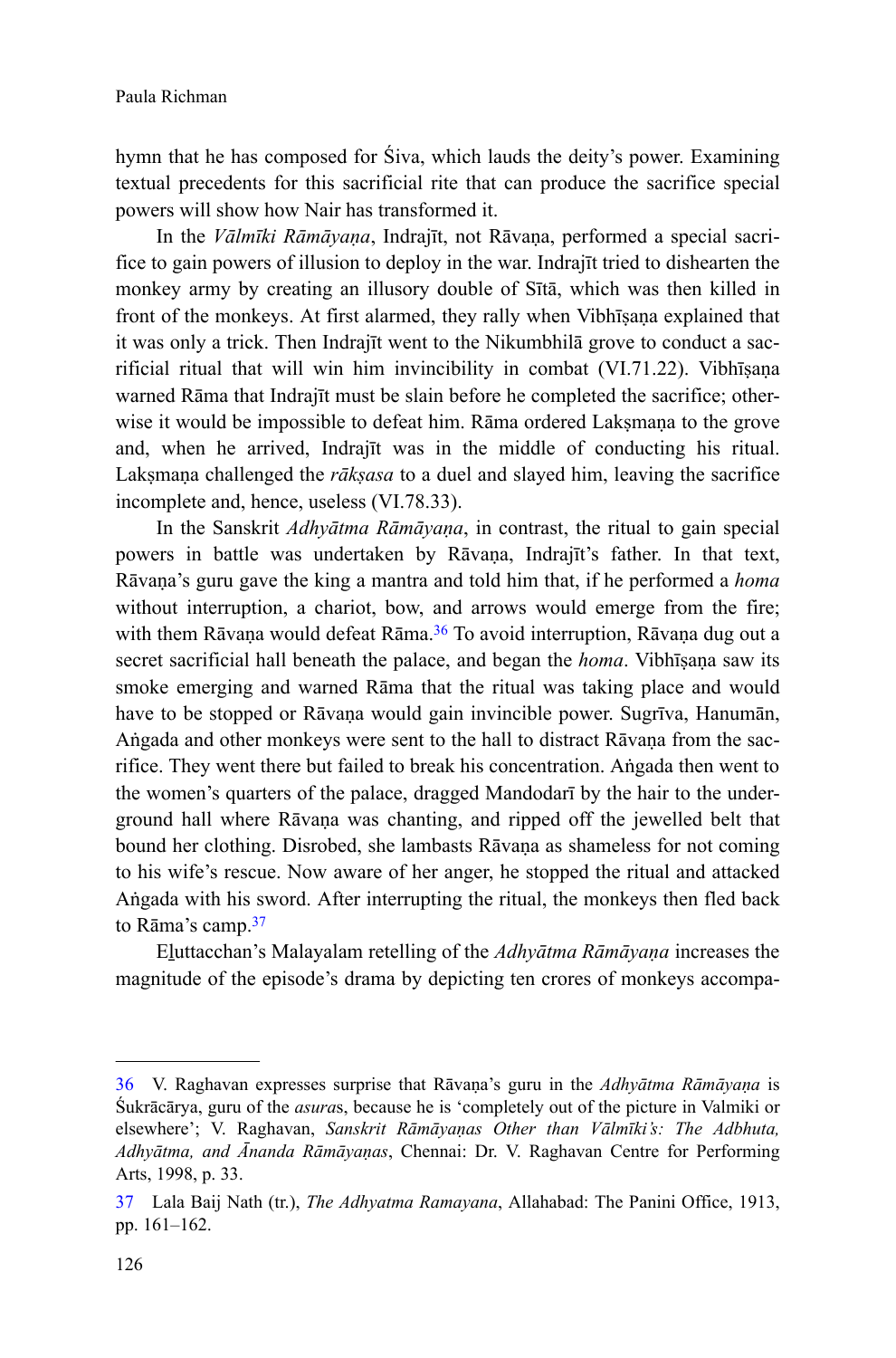nying Hanumān and Aṅgada to disrupt Rāvaṇa's *homa*. Aṅgada crushes the boulder that blocks the cavern and enters, seeing Rāvaṇa's eyes closed in meditation. The monkeys now rush in, extinguish the Vedic fire, and strike Rāvaṇa with the oblation ladle but he ignores the commotion. When monkeys remove the queen's jewellery and her clothing falls to the ground, she cries, 'What did I do to deserve this insult?' and declares, 'A husband should protect his wife, yet foes torment me while you sit idly by, no longer desiring wife or honor<sup>'</sup>.<sup>38</sup> Realizing what is occurring, Rāvaṇa chases the monkeys away in fury. The Malayalam account of ten crores of monkeys wrecking the *homa* reads almost like a spoof of stories about *rākṣasa*s polluting fire sacrifices.<sup>39</sup>

Nair's rendition is less dramatic but far more harrowing. Only Aṅgada, crown prince of the monkeys, finds the hidden door to the palace. The sound of him entering draws Mandodarī away from Rāvaṇa's *homa* to investigate. Seeing Mandodarī alone, Aṅgada rushes over and threatens her. Horrified, she demands to know whether Rāma ordered him to insult her. When he replies that, in war, a soldier must destroy all chastity in the foe's land, she takes her own life with her dagger. Aṅgada's matter-of-fact justification for raping a dignified and elderly queen illustrates clearly how war degrades all its participants. Back at the ritual hall, when Rāvaṇa recognizes enemy voices, he realizes that it will be impossible to finish his *homa*. He dons his armour, Mālyavān anoints him with Mandodarī's blood, and the king goes to meet his death. Earlier Rāvaṇa recalled how he raped two women; now a monkey has raped his wife.

After Act 3 ends with Mandodarī's suicide and Rāvana's departure for war, the epilogue, which follows it, serves as a commentary on the entire play. Structurally, the epilogue is akin to the prologue: both feature a dialogue between Hanumān and a goddess. Yet, the identity and characteristics of the goddess differ. When the *rākṣasī* gatekeeper recovers her true form as Goddess Lakṣmī, she departs, along with good fortune. In contrast, Sītā has remained in Laṅkā throughout the war and expresses her feelings of identification with those who suffered during it. She articulates her close link to the war by defining herself as both a witness to the war as well as its cause. Indeed, she has watched an entire era's destruction. Remarking that the spilled blood of war has washed away

<sup>38</sup> Reade Wood (tr.), *The Adhyatma Ramayana Translated from the Original Malayalam*, Cochin: Printers Castle, 1998, pp. 151–152.

<sup>39</sup> Eḻuttacchan's account evokes the Purāṇic story of Śiva commanding Vīrabhadra to pollute and wreck Dakṣa's Vedic sacrifice because he refused to invite his son-in-law Śiva to the event. Mandodarī's disrobing and Draupadī's disrobing both occurred when a male sought to humiliate another male foe by removing his wife's clothing.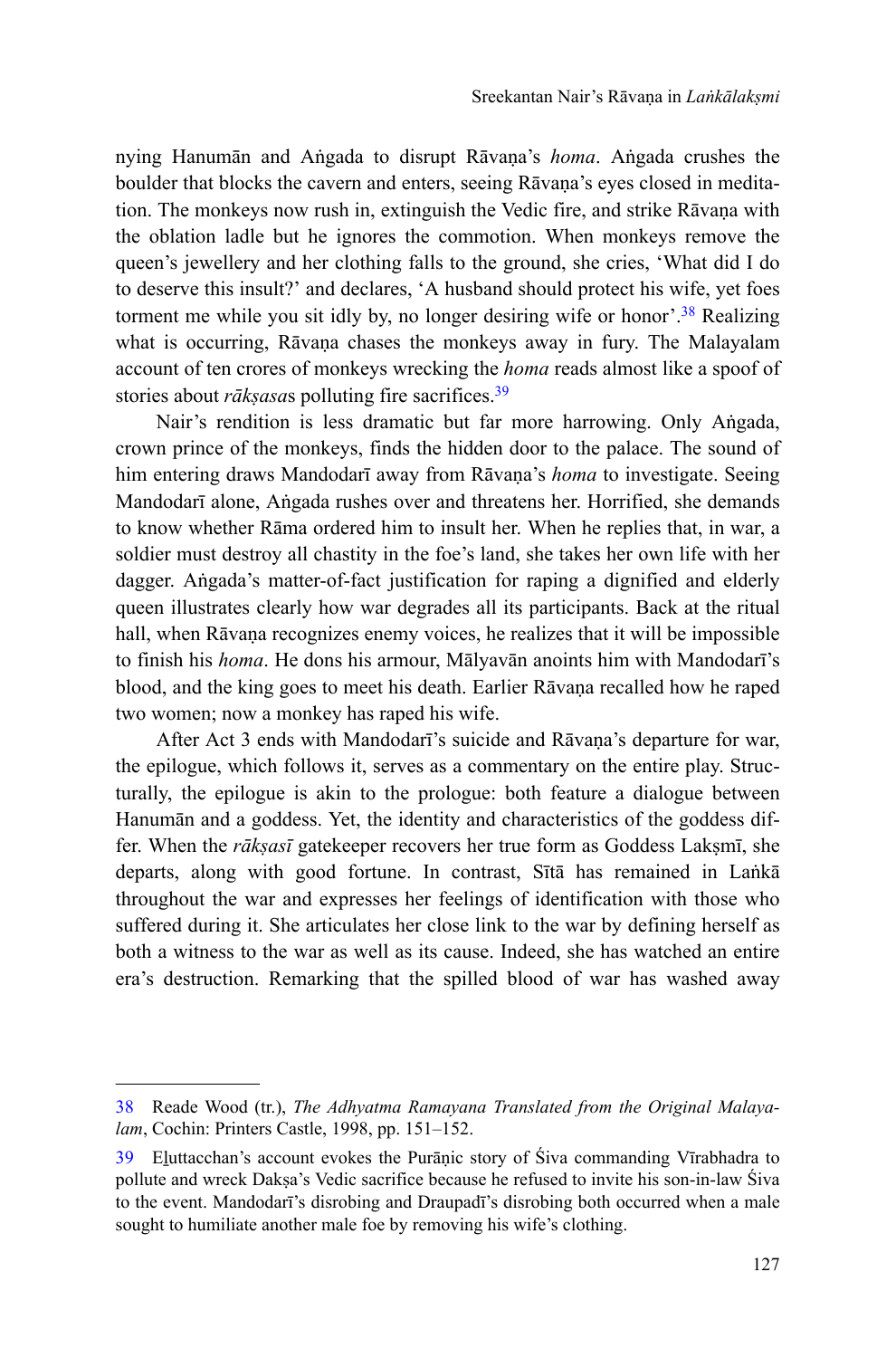Laṅkā's sins, Hanumān asks Sītā to forgive Laṅkā. She replies that she has already done so and now reveals her true nature to Hanumān.

Declaring, 'I feel Lanka has become a part of myself and I an element of Lanka' (III: 223), Sītā conveys that she perceives no difference between herself and Laṅkā. This philosophical statement echoes the central premise of Advaita Vedānta, namely that the substratum of the universe (*brahman*) and the divine essence in all creatures (*ātman*) are non-different. Her words lead Hanumān to realize that the Goddess exists in all entities as the underlying divine essence of the universe and that she abides in them all. Reverently, he tells her that he sees in her 'the fall and rise of aeons', echoing Arjuna's wonder at Krsna's theophany in the *Bhagavad Gītā*. As Hanumān asks to pray at her feet and 'spend the rest of my life in tranquil serenity', a play about war ends with a request for eternal peace (III: 224).

# **5. Conclusions**

Nair's *Lankālakṣmi* innovates in multiple ways. At the level of plot and characterization, the play recounts the war in Laṅkā differently from both the epic account in the *Vālmīki Rāmāyaṇa* and devotional tellings by authors as far apart as Kampaṉ in Tamil and Tulsīdās in Hindi by presenting events almost entirely from the perspectives of the *rākṣasa*s. Some individual *rākṣasa* warriors possess a three dimensionality rarely encountered in any other retellings. Although Indrajīt, Kumbhakarṇa, and Vibhīṣaṇa are usually represented in compelling ways in other retellings of the narrative, even minor *rākṣasa*s such as Supārśva and Prahasta come across as full-bodied characters, while Mālyavān stands out as a cautious statesman willing to disagree with Rāvaṇa despite the king's anger when criticized. Nair does not leave Mandodarī as a background character, instead revealing how astutely she encourages her husband's unique talents, while empowering him when he feels that his life has been wasted. Nair succeeds in creating a *Rāmāyaṇa* play with an absent Rāma, a hard feat to accomplish. Most impressive, Nair has presented Sītā simultaneously as the human wife of Rāma subject to abduction and the Great Goddess who underlies the cosmos, all in the play's epilogue.

*Laṅkālakṣmi* delves into some of the same issues as Nair's earlier experimental play, *Kali*, but succeeds in grappling with those issues in a framework that makes them accessible to his audience. Both explore the dissatisfaction of youth with ritual practices: the *mūrti* in *Kali* symbolized how ritual could compel submission to abstract notions that limit thought; the failure of Rāvaṇa's *homa* reveals the inadequacy of ritual prescriptions to save one from death in battle. *Kali* portrayed how young people were pressured to sacrifice their lives for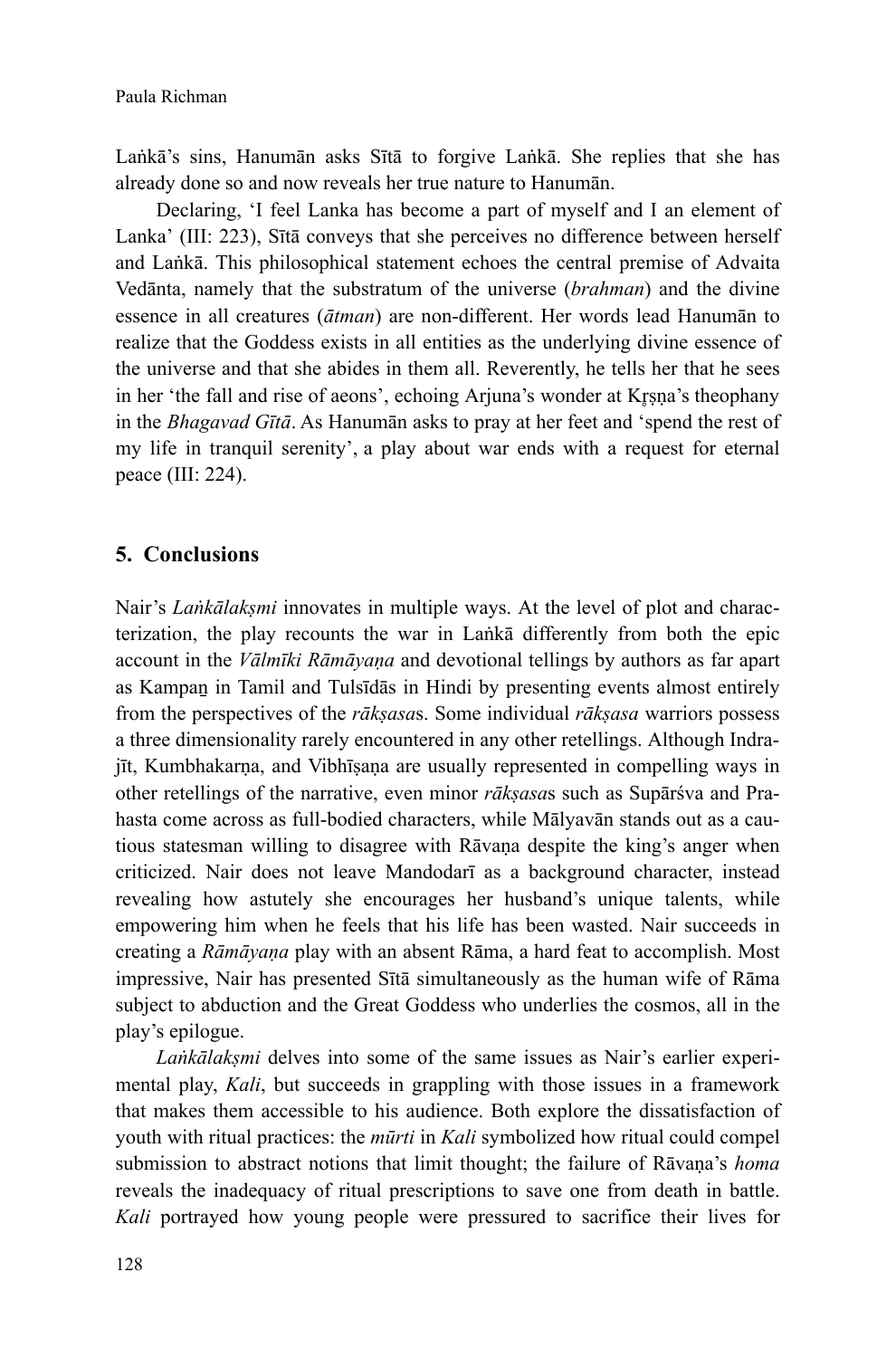ideology, while *Laṅkālakṣmi* raises ethical questions about the slaying of young warriors because Rāvaṇa abducted Sītā. *Kali* identifies its main character with all those who promise a utopian society but fail to deliver it; *Laṅkālakṣmi* portrays a monarch who gained power through conquest, looting, and abduction but deludes himself that he is virtuous because he patronizes art and beauty. Nair rejected popular Malayalam melodrama for ignoring the dilemmas of modern Kerala. *Kali* dealt with them in a way that proved opaque to its audience but *Laṅkālakṣmi* grapples with those dilemmas by placing them in the context of an already familiar narrative. Nair's Indrajīt shares views with many leftist youths in Kerala who condemned their elders for clinging to outmoded views rather that facing up to new ways of thinking.

*Laṅkālakṣmi* has been performed multiple times since its debut in 1976 and is required reading for many studying Malayalam literature. Prominent theatre workers in Kerala rank it one of the most eloquent and compelling modern plays in Malayalam. The production in which thespian Murali (Muraleedharan Pillai**)** played Rāvaṇa for Natyagriham is, even today, remembered as a masterpiece starring a master actor. The text was chosen as a script for intensive study at the University of Calicut's School of Drama in Thrissur, Kerala; recently a reunion of its alumni included a read-through of the play. Abhilash Pillai played the role of Indrajīt in a 1987 production directed by Krishnan Namboodiri. In 1994, Pillai then directed *Laṅkālakṣmi* (translated from Malayalam into Hindi by Sree Janardanan) at the National School of Drama, Delhi. Nair's play will probably be performed long into the future.<sup>40</sup>

#### **Bibliography**

- Bharucha, Rustom, 'Government Policy: Anatomy of an Official Cultural Discourse', *Economic and Political Weekly*, 27: 31/32 (August 1–8, 1992), pp. 1667–1676 (accessed 15.01.2017 at www.jstor.org/stable/4398720).
- Bhyrappa, S.L., *Parva: A Tale of War, Peace, Love, Death, God and Man*, tr. K. Raghavendra Rao, New Delhi: Sahitya Akademi, 1994.
- Bini, B.S. (tr.), 'Lankalakshmi. Act 2', *Samyukta: A Journal of Women's Studies*, vol. 3, no. 1 (July 2003), pp. 219–231.
- Bini, B.S. (tr.), 'Lankalakshmi. Act 3', *Samyukta: A Journal of Women's Studies*, vol. 4, no. 1 (January 2004), pp. 212–224.

<sup>40</sup> Look on YouTube for excerpts from recent productions of *Laṅkālakṣmi.* The one by Lokadharmi (deeply reflective of symbols, colours, and rituals from Kerala) includes striking costumes, scene design, and oratory, all aspects that Nair considered crucial to modern theatre and emphasized at workshops.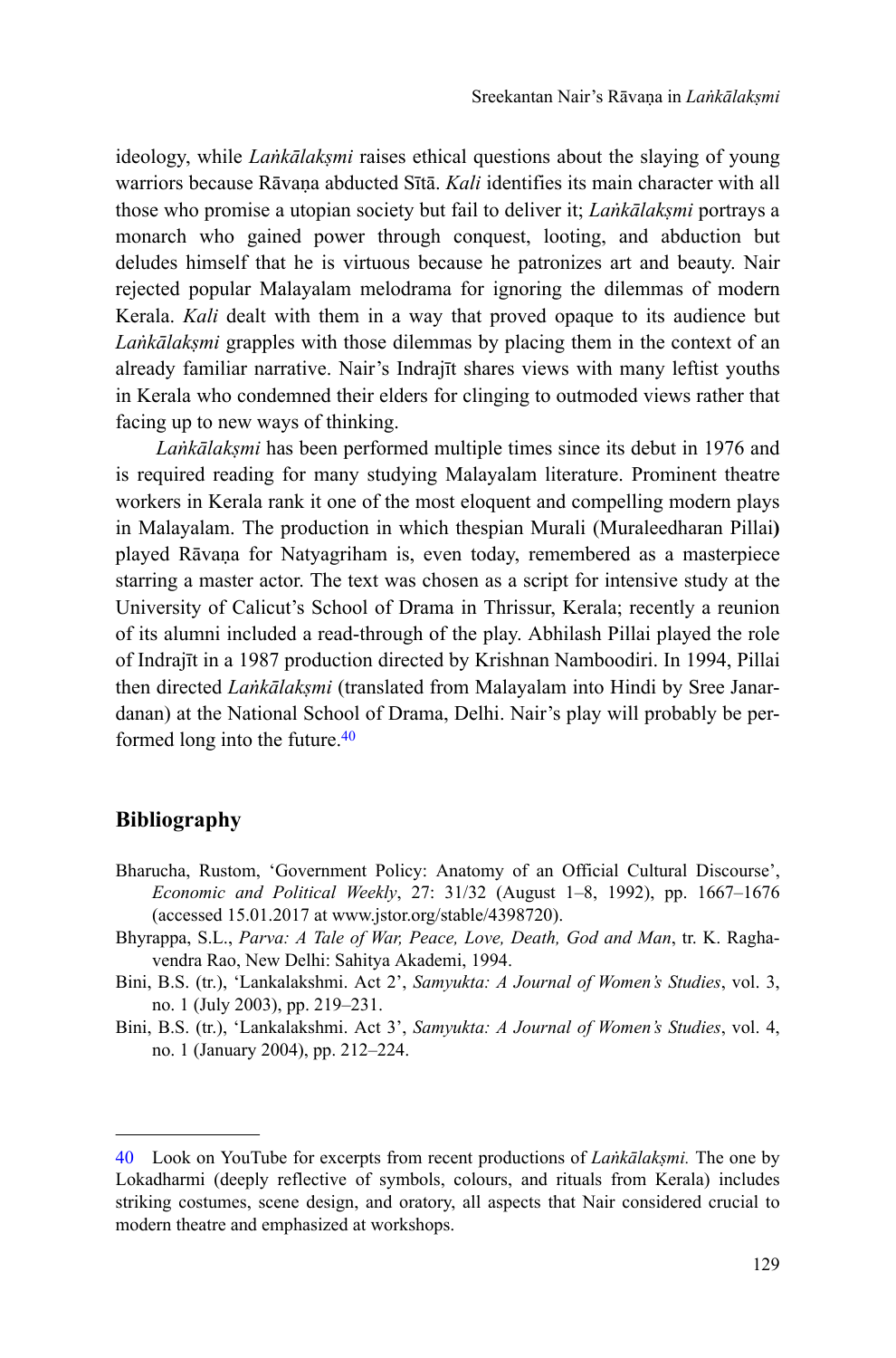- Freeman, Rich, 'Genre and Society: The Literary Culture of Premodern Kerala', in *Literary Cultures in History: Reconstructions from South Asia*, ed. Sheldon Pollock, Berkeley and Los Angeles: University of California Press, 2003, pp. 437–500.
- Goldman, Robert P., Sally J. Sutherland Goldman and Barend van Nooten (tr.), *The Rāmāyaṇa of Vālmīki. An Epic of Ancient India. Volume VI. Yuddhakāṇḍa*, Princeton: Princeton University Press, 2009.
- Goldman, Robert P. and Sally J. Sutherland Goldman (tr.), *The Rāmāyaṇa of Vālmīki. An Epic of Ancient India. Volume VII. Uttarakāṇḍa*, Princeton: Princeton University Press, 2017.
- Hospital, Clifford, 'Rāvaṇa as Tragic Hero: C.N. Srikantan Nayar's *Lankālakṣmi*', in *Rāmāyaṇa and Rāmāyaṇas*, ed. Monika Thiel-Horstmann, Wiesbaden: Otto Harrassowitz, 1991, pp. 85–102.
- Jain, Kirti, 'National School of Drama', in *Oxford Companion to Indian Theatre*, ed. Anand Lal, New Delhi: Oxford University Press, 2004, pp. 305–306.
- Mani, Vettam, *Purāṇic Encyclopaedia*, Delhi: Motilal Banarsidass, 1979. (Originally published in Malayalam in 1964.)
- Mee, Erin B., *Theatre of Roots: Redirecting the Modern Indian Stage*, New York, London, and Calcutta: Seagull Press, 2008.
- Nair, C.N. Sreekantan, *Nāṭakatrayam* (*Three Plays*), Tiruvananthapuram: DC Books, 2001.
- Nair, C.N. Sreekantan, *Nāṭum nāṭakavum* (*Land and Theatre*), Tiruvananthapuram: Kerala Bhasha Institute, 2000.
- Nair, C.N. Sreekantan, *Kali: nāṭakam* (*Kali, a Play*), Kottayam: Sahitya Pravarthaka Cooperative, 1977.
- Narayana Pillai, K.S., 'C.N. Srikanthan Nair', in *Oxford Companion to Indian Theatre*, ed. Anand Lal, New Delhi: Oxford University Press, 2004, p. 293.
- Nath, Lala Baij (tr.), *The Adhyatma Ramayana*, Allahabad: The Panini Office, 1913.
- Nossiter, T.J., *Communism in Kerala: A Study in Political Adaptation*, Berkeley: University of California Press for the Royal Institute of International Affairs (London), 1982.
- Pillai, Abhilash, *C.N. Sreekantan Nair: Vision and Mission of a Theatre Activist*, New Delhi: Sahitya Akademi, 2007.
- Raghavan, V., *Sanskrit Rāmāyaṇas Other than Vālmīki's: The Adbhuta, Adhyātma, and Ānanda Rāmāyaṇas*, Chennai: Dr. V. Raghavan Centre for Performing Arts, 1998.
- Raveendran, P.P. and G.S. Jayasree (eds), *In the Shade of the Sahyadri: Selections from Malayalam Poetry, Short Fiction, and Drama*, New Delhi: Oxford University Press, 2013.
- Sankaranarayanan, Vasanthi (tr.), 'Lankalakshmi. Act 1', *Samyukta: A Journal of Women's Studies*, vol. 2, no. 2 (July 2002), pp. 196–214.
- Satchidanandan, K., 'Introduction', in C.N. Sreekantan Nair and Sarah Joseph, *Retelling the Ramayana: Voices from Kerala*, tr. Vasanthi Sankaranarayanan, New Delhi: Oxford University Press, 2005, pp. 1–16.
- Satchidanandan, K., 'The Ramayana in Kerala', in C.N. Sreekantan Nair and Sarah Joseph, *Retelling the Ramayana: Voices from Kerala*, tr. Vasanthi Sankaranarayanan, New Delhi: Oxford University Press, 2005, pp. 145–150.
- Seely, Clinton, 'The Raja's New Clothes: Redressing Rāvaṇa in *Meghanādavadha Kāvya*', in *Many Rāmāyaṇas: The Diversity of a Narrative Tradition in South Asia*,